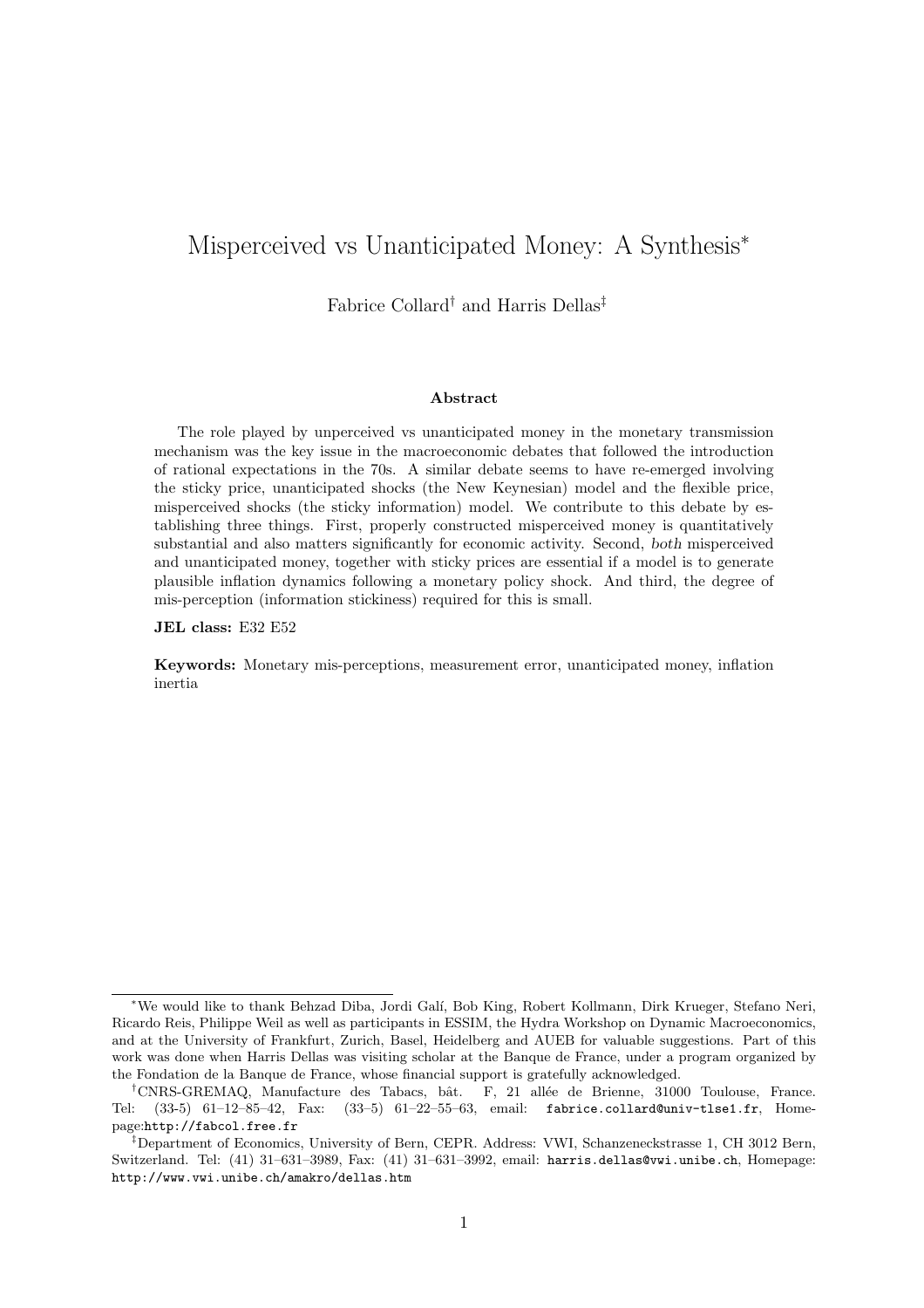# Introduction

The introduction of rational expectations in macroeconomics by Robert Lucas (Lucas, 1977) marked a turning point in the evolution of macroeconomic in the twentieth century. Lucas' model provided a coherent, micro-founded framework for the analysis of business cycles and, in particular, for studying the role played by money in macroeconomic fluctuations. The key element in his flexible price, monetary business cycle model is the distinction between perceived and misperceived monetary aggregates. Fluctuations in the supply of money matter for economic activity only to the extent that they are not perceived.

The Keynesian camp responded by adopting rational expectations too, but imbedded them in models with fixed nominal prices or wages (Fischer, 1977, Gray, 1976, Taylor, 1980). The fixity of prices made another type of change in the money supply, namely unanticipated, to play the key role in generating business cycles. In the rational expectations, imperfect information, Keynesian model, prices were set in relation to expectations of future money (inflation) growth. Consequently, movements in the actual supply of money that differed from those that had been anticipated affected relative prices and induced movements in aggregate economic activity.

A key macroeconomic debate of the second half of the seventies and most of the eighties thus involved the concepts of anticipated vs unanticipated and perceived vs misperceived money. The empirical evidence studied in the context of that debate favored the unanticipated money version. For instance, Barro and Rush, 1980, found that unanticipated money growth mattered for economic activity (while anticipated did not). Using the difference between preliminary and revised monetary data to model mis-perceptions, Barro and Hercowitz, 1981, and Boschen and Grossman, 1982, found that mis-perceived money did not matter for the business cycle.

These findings exerted great influence on the subsequent evolution of macroeconomic theory. Proponents of flexible price models abandoned en mass Phillips curve models and migrated to the RBC model. Proponents of fixed price models continued refining the Keynesian paradigm. Their research program adopted many features of the RBC model and culminated in the development of the New Keynesian  $(NK)$  model<sup>1</sup>, which has become the leading monetary model of our days. Like its predecessor, it relies on unanticipated monetary shocks and sticky prices in order to generate monetary non-neutrality.

The last few years have witnessed the emergence of an important rival to the NK model, namely, the sticky information or inattentive agents model<sup>2</sup>. This model discounts the importance of nominal stickiness and emphasizes unperceived shocks as the main source of monetary non-

<sup>&</sup>lt;sup>1</sup>Christiano et al, 2005, –henceforth CEE– Clarida, Gali and Gertler, 1999, Goodfriend and King, 1997, Woodford, 2003.

 $^{2}$ Sims, 2003, Mankiw and Reis, 2002, 2006.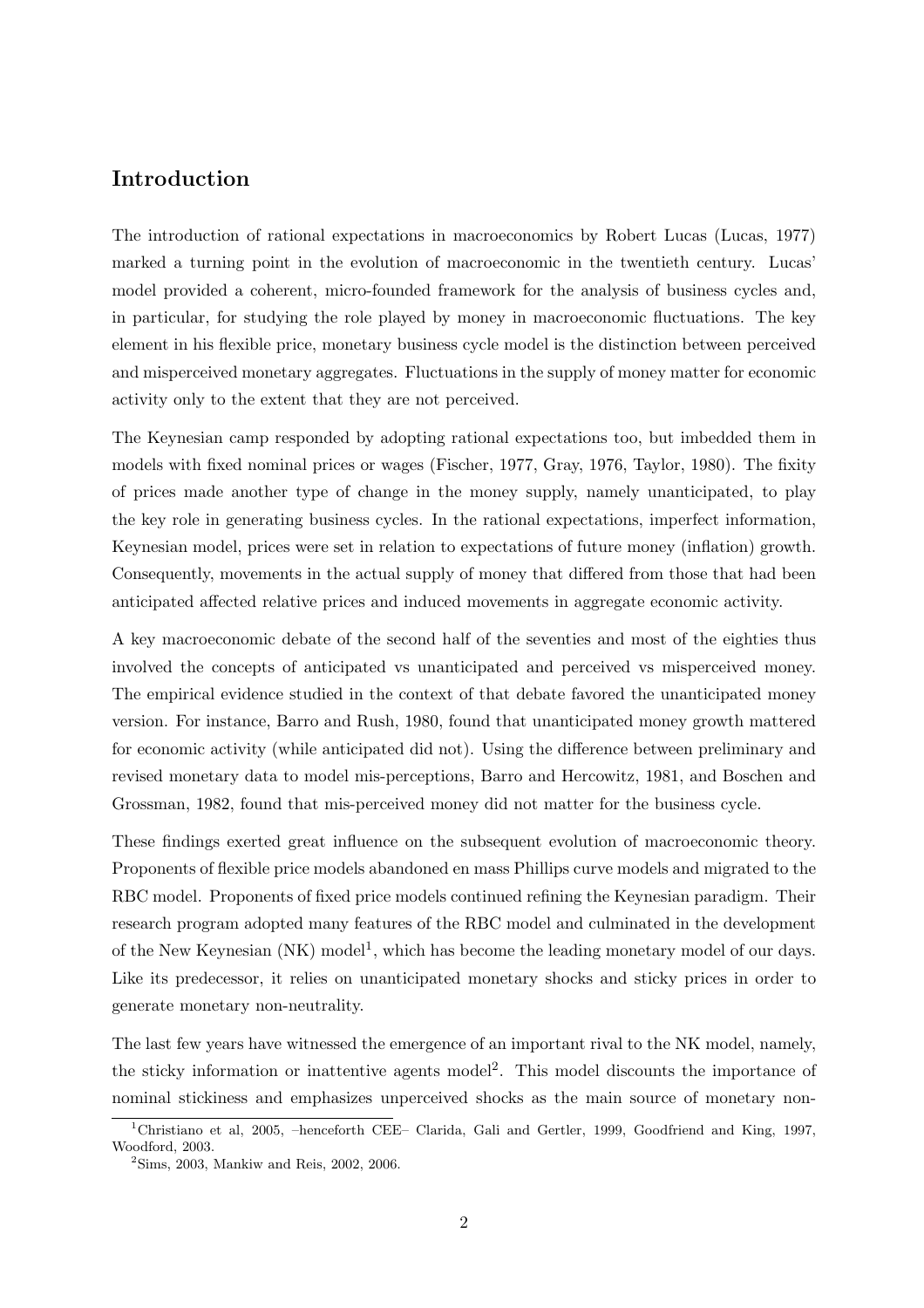neutrality. Given these features, the sticky price model can be viewed as representing –at least in the domain of monetary business cycles– a simpler version of the model of Lucas<sup>3</sup>. In particular, while the model of Lucas involves a standard signal extraction problem, the sticky information model takes a short cut on learning by assuming that the signal extraction is of a special type: A fraction of the agents becomes periodically fully informed, while the rest has imperfect knowledge of the true state of the economy<sup>4</sup>.

It thus seems that, while the specifics of the main monetary models of the business cycle may have changed, the key debate regarding the underlying cause of non-neutrality remains the same. Namely, whether it is mis-perceived or unanticipated money that makes money matter for real economic activity.

The objective of this paper is to contribute to this debate in two ways. First, by revisiting the issue of whether misperceived and unanticipated money matter empirically, an issue that has been left dormant for a long period. Using information from real time data (from the Philadelphia FED) we establish several facts: a) Standard measures of misperceived money –constructed from the initial release and the subsequent revisions of the money stock– have the properties required for testing imperfect information, rational expectations theories in the post 1982 but not in the pre 1982 period. In particular, relying on the approach of Mankiw et al., 1984, we show that for the post 1982 period, the preliminary announcement of the money stock is simply the true variable measured with error (classical errors-in-variables). This provides justification for our signal extraction formulation of the learning problem. And that the money stock revisions cannot be predicted based on information that is available at the time of the initial release. Hence, the standard measure of misperceived money (the difference between preliminary and revised releases) is legitimate as it does not contain anticipated components. But this is not true in the pre 1982 period, as money revisions during that period contain predictable elements<sup>5</sup>. c) Both misperceived money (the difference between preliminary and revised releases) and unanticipated money growth shocks are quantitatively substantial, with the former being more than half as volatile as the latter. d) Both of them matter for economic activity. Misperceived money –conventionally constructed– only matters in the post great inflation period, that is, post 1982.

The finding that the standard measure of misperceived money, namely, revised minus the initial release, does not matter for economic activity in the pre 1982 period is consistent with the results

 ${}^{3}$ Given the failure of earlier empirical work to find a role for misperceived money, it is understandable that the sticky information, inattentive agents models have shunned away from dealing explicitly with this issue.

<sup>&</sup>lt;sup>4</sup>We suspect that the sticky information structure can be explicitly formulated as a constrained case of a signal extraction problem.

<sup>&</sup>lt;sup>5</sup>Similar results for this period regarding the properties of money stock revisions are found in the small literature that followed the Mankiw et al. 2004 (see, Mork, 1990). Note also that there is a related literature on the properties of other data revisions (such as Faust et al. 2005 who rely on the Mankiw et al. methodology or Aruoba, 2007, who uses a somewhat different methodology) which however, does not consider money revisions, the key variable in the present paper.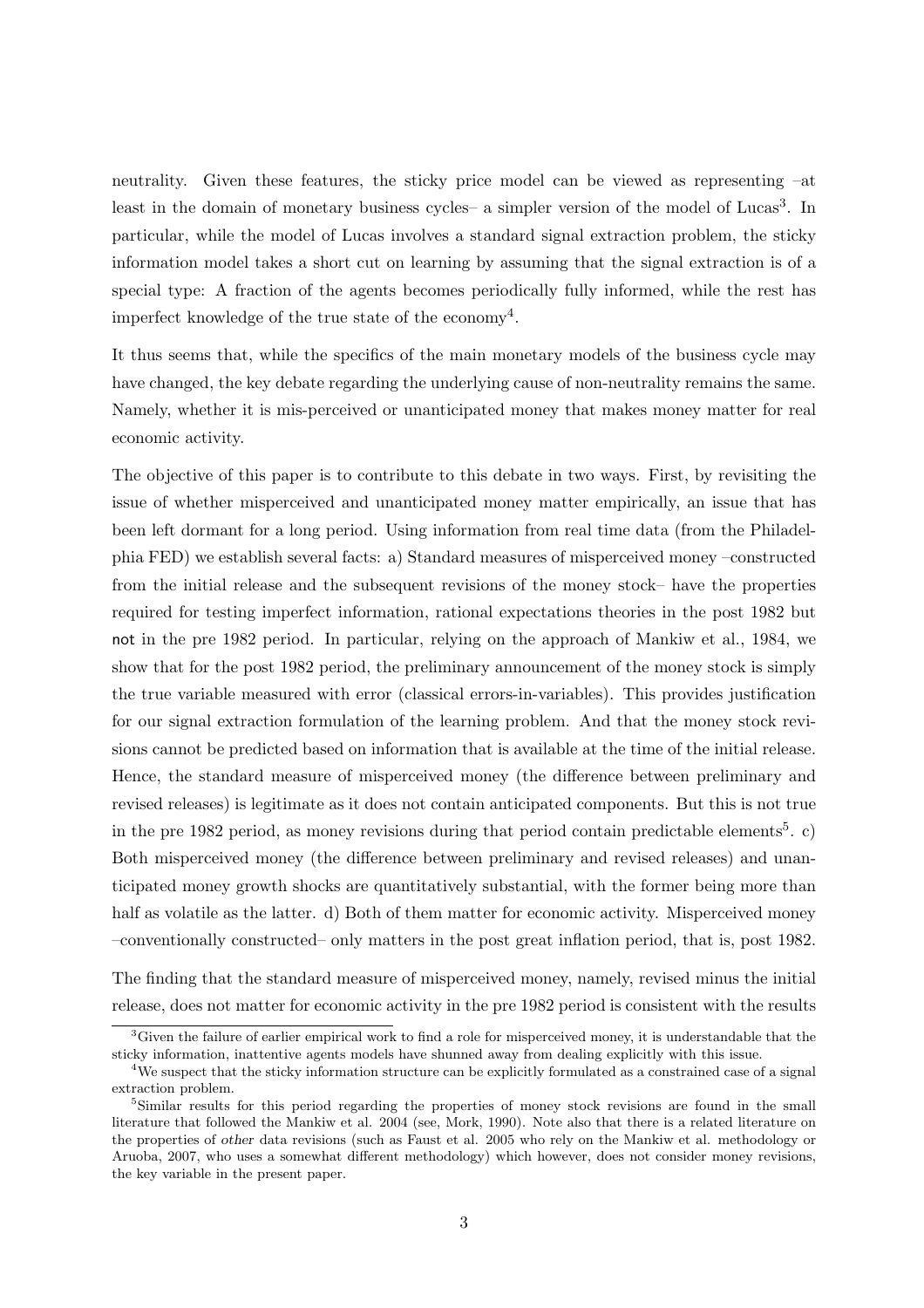of Barro and Hercowitz, 1981, and Boschen and Grossman, 1982. But as Mankiw et al., 1984, argue in their evaluation of the Barro-Hercowitz and Boschen-Grossman results, the existence of predictability in the money stock revisions may introduce an anticipated component into the measure of misperceived money –to the extent that such predictable components are not filtered out– and this can bias the effect of "misperceived" money on economic activity towards zero. We confirm this assertion by purging the predictable elements from the money revisions. We find that properly constructed misperceived money matters for economic activity also in the pre 1982 period.

Our second objective is to work out the implications of misperceived and unanticipated money in a standard NK model that has been augmented to include a signal extraction problem a la Lucas<sup>6</sup>. We establish that both aspects of money growth are sine qua non for the ability of the NK model to have satisfactory performance along its most crucial –and often criticized– dimension. Namely, inflation inertia. Monetary mis-perceptions play a critical role in muting the effect of a monetary surprise and thus generating a sluggish initial response of inflation to a monetary shock. Then the sticky prices together with the various real rigidities kick in and allow the model to produce a hump shaped response of inflation even under fully rational expectations. All of these elements, namely, misperceived money, unanticipated money and price stickiness are required in order for the model to produce empirically plausible inflation dynamics following a monetary policy shock under realistic informational, nominal and real frictions. In particular, we find that the amount of misperceptions (or information stickiness) required quite small and within the range of empirical estimates.

The remaining of the paper is organized as follows. Section 1 presents the empirical evidence. Section 2 presents the model while Section 3 discusses its empirical properties.

# 1 Misperceived and Unanticipated Money

The early vintage of the imperfect information, rational expectations, flexible price models required that the agents did not observe any of the nominal aggregates. But it was quickly realized that it strained credibility to assume that monetary aggregates were not observable at all, or, that they were so but only with substantial time lags. King, 1981, offered a plausible alternative, under which information on monetary aggregates was assumed to be readily available but observations of the current or recent monetary data (the preliminary figures) were ridden with measurement error. This error was only gradually corrected through subsequent data revi-

 ${}^{6}$ Bomfim, 2001, Aruoba, 2004 examine the effects of measurement error (data revisions) on macroeconomic activity. Both of these papers use the RBC model and thus do not address monetary issues as we do in this paper. As is typically the case in models with signal extraction, Aruoba finds that it leads to more cautious behaviour, that is inertia.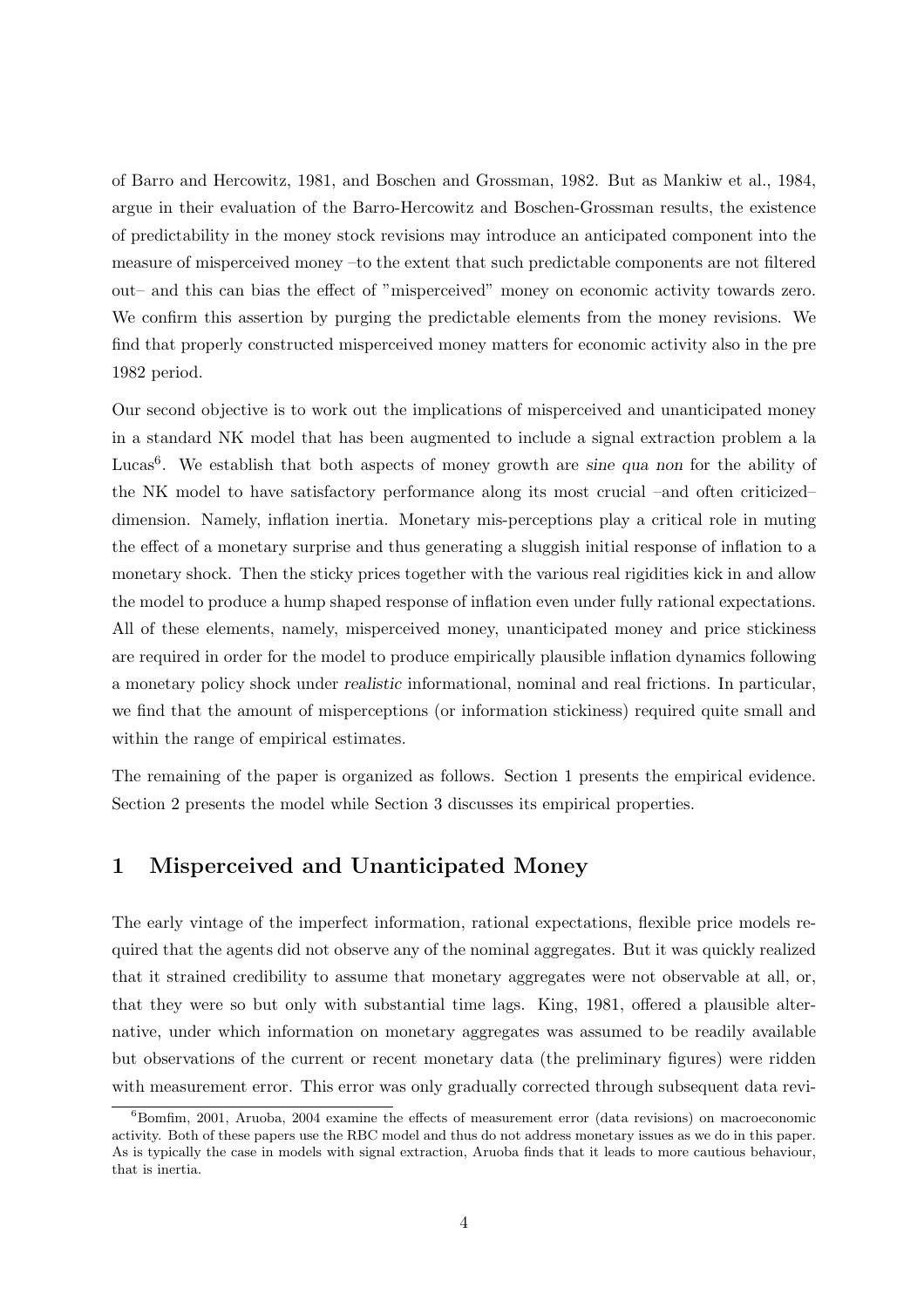sions. Barro and Hercowitz, 1981, and Boschen and Grossman, 1982, tested this interpretation of the model but were unable to find any role for data revisions in the monetary transmission mechanism.

In this section we revisit this issue. We establish two facts. First, that the measurement error in monetary aggregates –the difference between preliminary and revised data– represents indeed a measurement error. That, it has the properties required by the imperfect information rational expectations theory, at least for the post great inflation period, and hence it represents a legitimate measure of misperceived money. And that, it is quantitatively significant. And second, that this error (unperceived money) has mattered for economic activity during the last 25 years. For the pre 1982 period, this conventionally constructed measure of misperceived money may not represent a reliable measure of monetary mis-perceptions because it contains predictable components. For that period, and similarly to Barro and Hercowitz, 1981, and Boschen and Grossman, 1982, we find that this variable does not play a role in the business cycle.

Let us first describe the properties of unperceived money. We have used the quarterly real time data constructed at the Philadelphia FED to compute the measurement error for data for a particular period as reported during that as well as subsequent periods (different vintages). In particular, let  $M_{t|t}$  be the monetary aggregate (we use M1) of period t that gets reported in period t and  $g_{t|t} = log M_{t|t} - log M_{t-1|t}$  its growth rate. This is the initial data release. Let  $M_{t|t+i}$  (resp.  $g_{t|t+i} = log M_{t|t+i} - log M_{t-1|t+i}$ ) be the revised figure for period t that is available in period  $t + i, i > 0$ . We use  $t + i = T$  to represent the "final" release<sup>7</sup>. "Unperceived" money growth in t is thus defined as  $\mu_{t|T} = g_{t|T} - g_{t|t}$ .

Table 1 reports the properties (standard deviation and autocorrelation) of unperceived money growth, and also of unanticipated money shocks,  $\varepsilon_t$ . Unanticipated shocks correspond to the monetary shock obtained from a VAR model featuring output growth, inflation, the federal fund rate and money supply growth, in that specific order. The monetary shock is identified using a Choleski decomposition of the covariance matrix of the residuals. Unanticipated money shocks are assumed to be the only one that exert a contemporaneous effect on money growth.<sup>8</sup>

Unanticipated shocks are computed based on final data. In order to gain some idea about the quantitative significance of successive revisions of the preliminary data we also report the properties of  $\mu_{t|t+i} = g_{t|t+i} - g_{t|t}$  for  $i = 1, 2, 4, 8$ .

<sup>7</sup>All data is seasonally unadjusted. Kavajecz and Collins, 1995, have argued that the finding of Mankiw et al., 1984, that the Federal Reserve's preliminary estimates of growth rates of the money stock are not unbiased predictors of the growth rates of finally-revised data may arise from the specific seasonal adjustment procedure used by the Federal Reserve.

<sup>&</sup>lt;sup>8</sup>We also considered an alternative measure of unanticipated shocks that corresponds to the residuals from an autoregressive process for money growth. The results are very similar under the AR(1) and VAR specifications.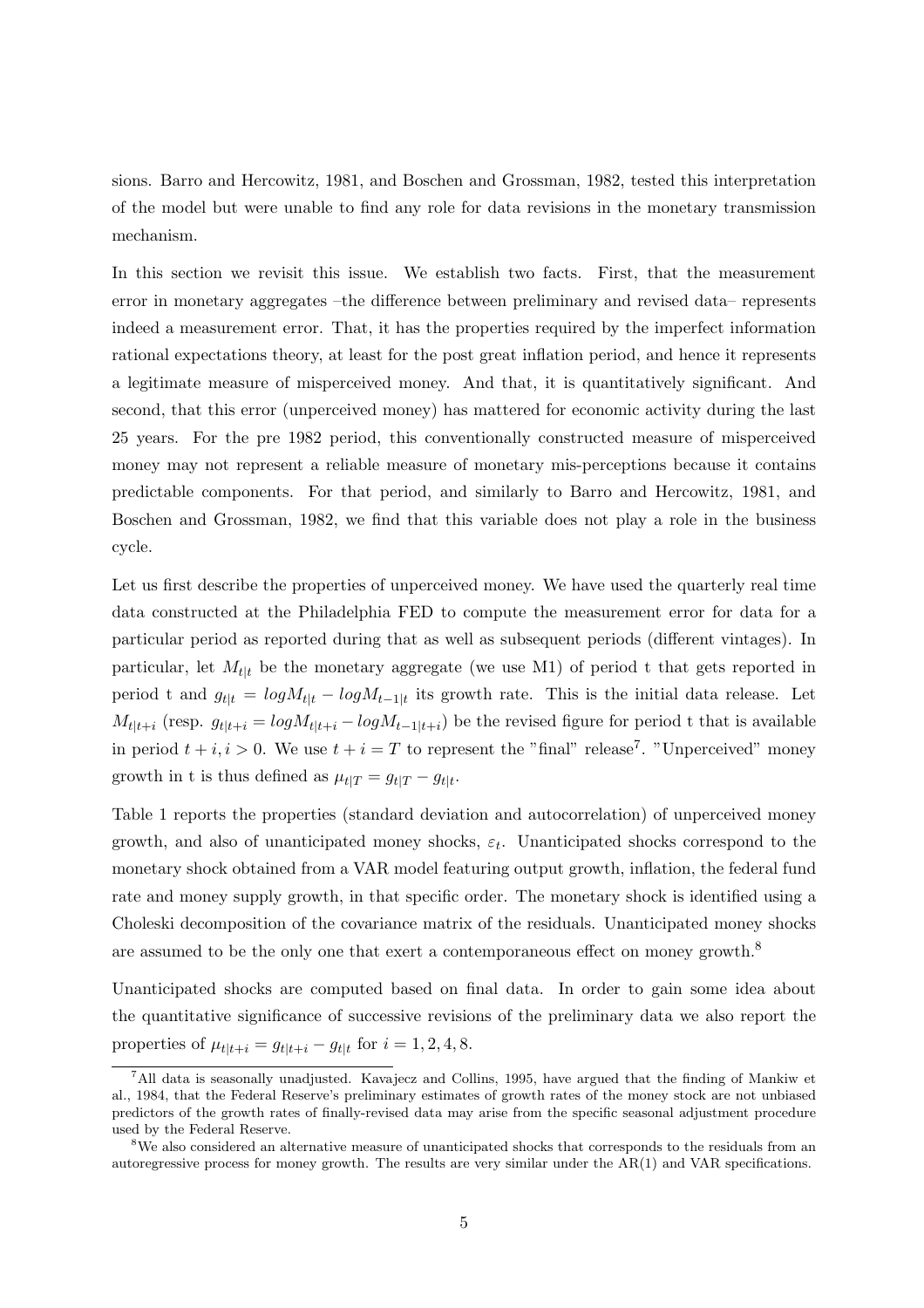|                         | $\sigma$ | $\rho$  | $\rho(\cdot,\varepsilon_t)$ |
|-------------------------|----------|---------|-----------------------------|
| $1966Q1 - 2000Q4$       |          |         |                             |
| $\mu_{t,t+1}$           | $0.12\,$ | $-0.06$ | 0.10                        |
| $\mu_{t,t+2}$           | 0.17     | 0.08    | 0.02                        |
| $\mu_{t,t+4}$           | 0.28     | 0.20    | 0.03                        |
| $\mu_{t,t+8}$           | 0.34     | 0.10    | $-0.06$                     |
| $\mu_{t,T}$             | 0.41     | 0.05    | $-0.10$                     |
| $\varepsilon_t$         | 0.70     | 0.01    | 1.00                        |
| $1966Q1 - 1982Q3$       |          |         |                             |
| $\mu_{t,t+1}$           | 0.14     | $-0.07$ | $-0.05$                     |
| $\mu_{t,t+2}$           | 0.20     | 0.10    | $-0.20$                     |
| $\mu_{t,t+4}$           | 0.34     | 0.36    | $-0.12$                     |
| $\mu_{t,t+8}$           | 0.40     | 0.20    | $-0.07$                     |
| $\mu_{t,T}$             | $0.53\,$ | 0.10    | $-0.20$                     |
| $\varepsilon_t$         | 0.53     | $-0.07$ | 1.00                        |
| $1982Q$ $4 - 2000Q$ $4$ |          |         |                             |
| $\mu_{t,t+1}$           | 0.11     | $-0.02$ | 0.12                        |
| $\mu_{t,t+2}$           | 0.14     | 0.07    | 0.17                        |
| $\mu_{t,t+4}$           | $0.22\,$ | $-0.18$ | 0.24                        |
| $\mu_{t,t+8}$           | 0.25     | $-0.16$ | 0.13                        |
| $\mu_{t,T}$             | 0.25     | $-0.18$ | 0.12                        |
| $\varepsilon_t$         | 0.61     | 0.03    | 1.00                        |

Table 1: Properties of misperceived and unanticipated money growth shocks

Note:  $\sigma$ ,  $\rho$  and  $\rho(\cdot, \varepsilon_t)$  are the standard deviation, 1st order autocorrelation and correlation between unperceived and unanticipated money respectively.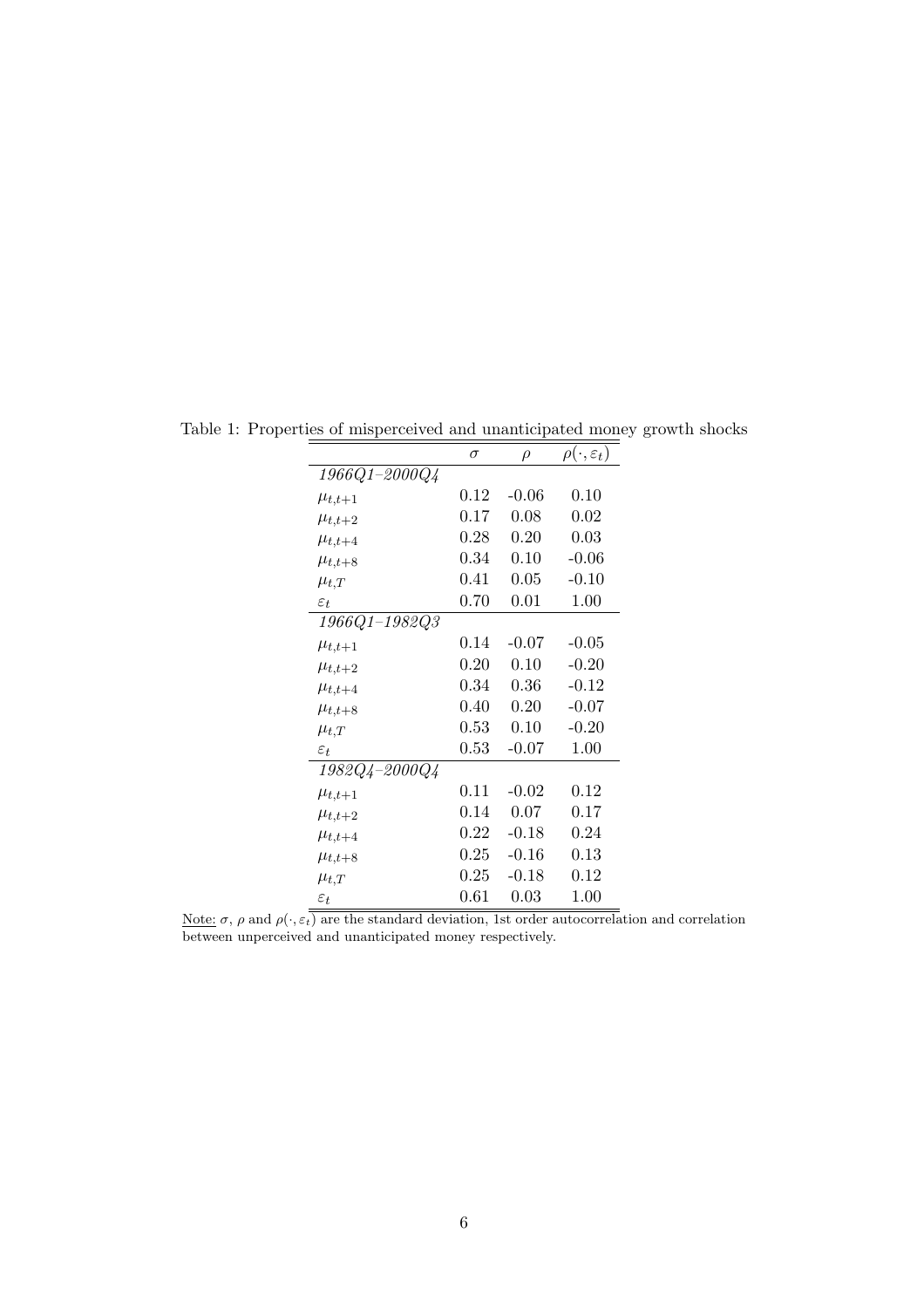As can be seen, the measurement errors are substantial, with a standard deviation that is about half the size of that of unanticipated money for the whole sample. In the first sub–sample, the measurement error is about the same size as the unanticipated shocks, while it has about one third of the volatility of unanticipated money during the second sub–sample. Overall the volatility of unanticipated shocks has increased over time, while that of measurement error has declined.

We view these findings as establishing that the so constructed "misperceived" money is quantitatively important. It remains to show that this measure of misperceived money corresponds indeed to the concept of monetary mis-perceptions in the model of Lucas. We do so by relying on the approach pioneered by Mankiw et al., 1984. First, we establish that the preliminary announcements of the money stock are best characterized as measured with classical errors-invariables. This justifies the signal extraction specification employed in the model of the following section. And second, we show that the difference between the initial and the revised announcements cannot be predicted on the basis of information that is available at the time of the initial release. Both of these patterns apply to the post but not to the pre 1982 period. Note that the existence of predictability contaminates the conventional measure of misperceived money with anticipated money and renders this variable unsuitable for testing the imperfect information, rational expectations theory of Lucas.

Following Mankiw et al., 1984 we deal with the errors–in–variables issue by regressing the initial release of money growth on a constant term and the final release

$$
g_{t|t} = \alpha_0 + \alpha_1 g_{t|T} + u_t
$$

and testing the joint null hypothesis,  $E\hat{\alpha}_0 = 0$  and  $E\hat{\alpha}_1 = 1$ . The results, as reported in Table 2, indicate that over the second sub–sample, the initial release indeed corresponds to an errors–in–variables phenomenon.

Table 2: Errors-in-Variables

|         | $1966Q1 - 2000Q4$ | $1966Q1 - 1982Q3$ | $1982Q4 - 2000Q4$ |
|---------|-------------------|-------------------|-------------------|
| F-stat  | 3.9740            | 3.2707            | 1.0211            |
| p-value | [0.0210]          | [0.0446]          | [0.3656]          |

In Table 3, we address the issue of the predictability of these errors by regressing  $\mu_{t|T}$  on<sup>9</sup> values of the federal fund rate  $(R)$  and changes in the stock market  $(\Delta SP)$  that were available at the time of the release (as in Mankiw et al., 1984). As can be seen from the table, measurement

<sup>&</sup>lt;sup>9</sup>Note that Table 1 already indicates the absence of autocorrelation and hence predictability based on own lagged values in  $\mu_{t|T}$ . But this is not sufficient to establish the lack of predictability as there may be other variables at the time of the release that could help forecast future unperceived money shocks.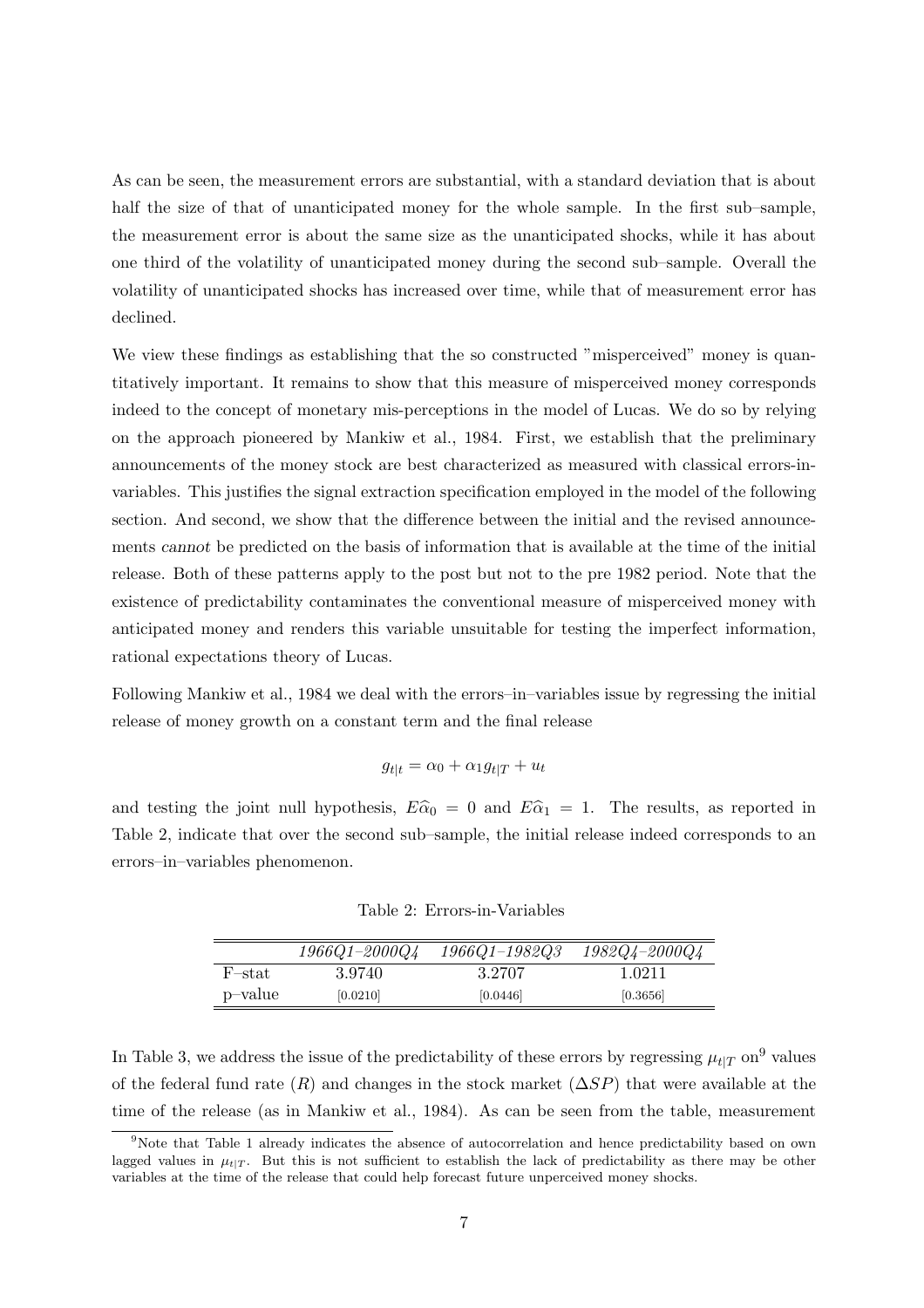errors cannot be predicted in the post 1982 but contain predictable elements in the pre-1982 period<sup>10</sup>. This implies that the conventional measure of misperceived money is appropriate for the post 1982 period but may be not for the pre-1982 period as it contains a predictable component.

| Table 3: Forecasting regressions |           |               |      |       |  |  |
|----------------------------------|-----------|---------------|------|-------|--|--|
| Cst.                             | $R_t$     | $\Delta S\&P$ | D.W. | $R^2$ |  |  |
| $1966Q1 - 2000Q4$                |           |               |      |       |  |  |
| $-0.1044$                        | 0.1892    | 1.3396        | 1.89 | 0.04  |  |  |
| (0.0919)                         | (4.6836)  | (0.5846)      |      |       |  |  |
| $-0.0460$                        | $-2.6123$ |               | 1.90 | 0.00  |  |  |
| (0.0897)                         | (4.5908)  |               |      |       |  |  |
| $-0.1010$                        |           | 1.3334        | 1.89 | 0.04  |  |  |
| (0.0346)                         |           | (0.5623)      |      |       |  |  |
| $1966Q1 - 1982Q3$                |           |               |      |       |  |  |
| $-0.2157$                        | 5.3358    | 2.3233        | 1.72 | 0.07  |  |  |
| (0.1520)                         | (7.1656)  | (1.0895)      |      |       |  |  |
| $-0.1620$                        | 0.7353    |               | 1.80 | 0.00  |  |  |
| (0.1540)                         | (7.0199)  |               |      |       |  |  |
| $-0.1136$                        |           | 2.0790        | 1.70 | 0.06  |  |  |
| (0.0655)                         |           | (1.0353)      |      |       |  |  |
| $1982Q$ $4 - 2000Q$ $4$          |           |               |      |       |  |  |
| 0.0093                           | $-2.7307$ | $-0.0020$     | 2.27 | 0.00  |  |  |
| (0.1036)                         | (6.0738)  | (0.5673)      |      |       |  |  |
| 0.0092                           | $-2.7308$ |               | 2.27 | 0.00  |  |  |
| (0.1018)                         | (6.0302)  |               |      |       |  |  |
| $-0.0347$                        |           | $-0.0036$     | 2.26 | 0.00  |  |  |
| (0.0340)                         |           | (0.5641)      |      |       |  |  |

Note:  $R$  =Federal fund rate,  $\Delta S\&P$  = changes in the  $S\&P$  stock market index. Standard deviations in parenthesis.

We now turn to the question of whether these measurements errors matter for macroeconomic activity. We have used two alternative methodologies for assessing this issue. One follows Boschen and Grossman, 1982 and involves a regression of the growth rate of output in period t on its lagged values as well as on unperceived money growth during that and previous periods. The other method relies on a standard VAR approach.

We have estimated equations for HP–filtered output (GDP) and the inflation rate (GDP deflator) according to the specification

$$
x_t = \sum_{i=1}^p \rho_i x_{t-i} + \sum_{\ell=0}^n \left[ \alpha_i \mu_{t-\ell} + \beta_i \varepsilon_{t-\ell} \right] + u_t \tag{1}
$$

The unanticipated money shocks  $\varepsilon_{t-\ell}$  have been included in the regressions along side the un-

 $10$ <sup>10</sup>The latter result is identical to that reported by Mankiw et al., 1984.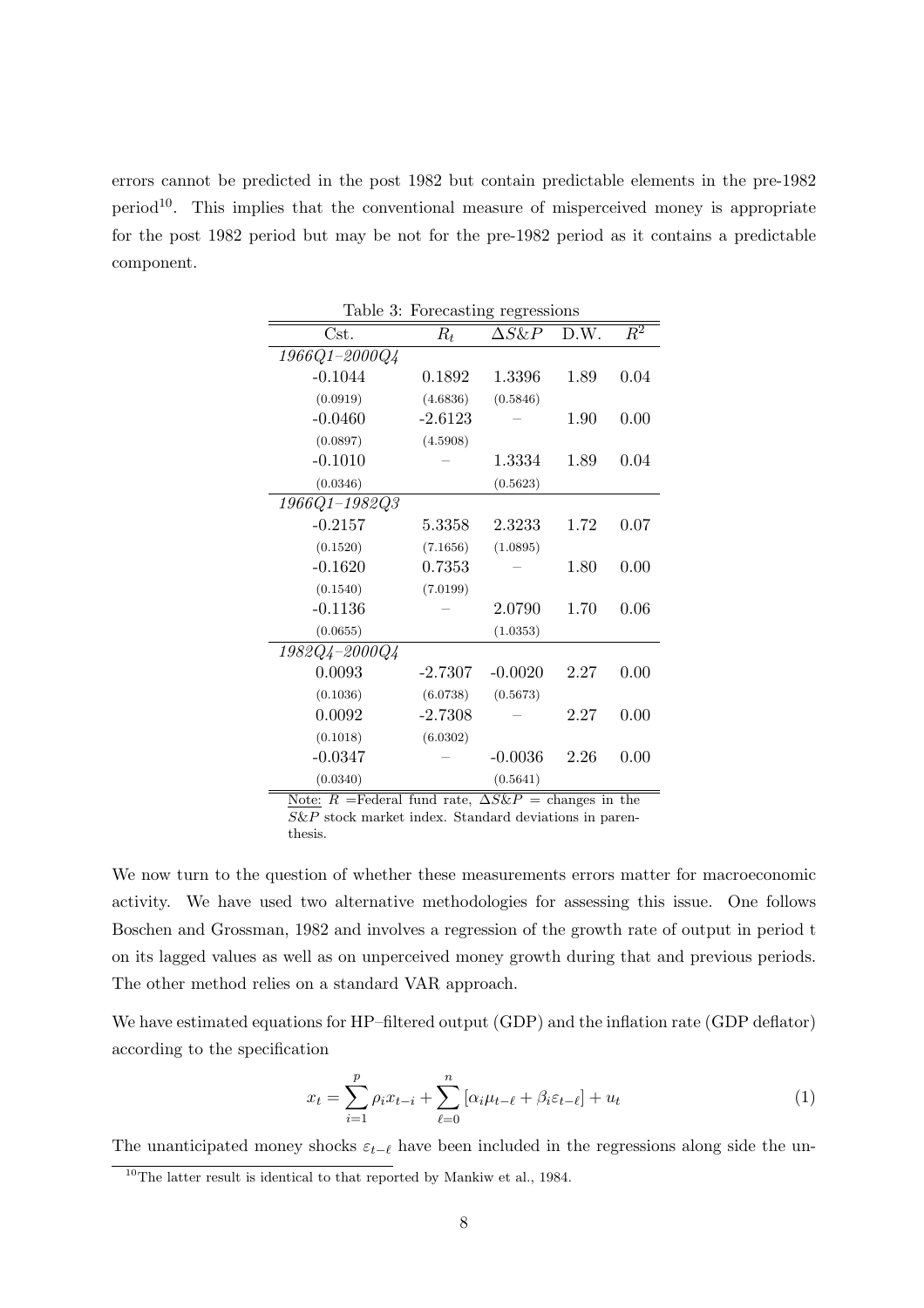|                         | Output     |             |                 | Inflation Rate |             |                 |
|-------------------------|------------|-------------|-----------------|----------------|-------------|-----------------|
|                         | $(p,\ell)$ | $\mu_{t T}$ | $\varepsilon_t$ | $(p,\ell)$     | $\mu_{t T}$ | $\varepsilon_t$ |
| $1966Q1 - 2000Q4$       | (3,2)      | 3.5139      |                 | (4,0)          | 4.5497      |                 |
|                         |            | [0.0172]    |                 |                | [0.0348]    |                 |
| $1966Q1 - 1982Q3$       | (1,2)      | 2.6078      |                 | (1,1)          | 0.7605      |                 |
|                         |            | [0.0603]    |                 |                | [0.4720]    |                 |
| $1982Q$ $4 - 2000Q$ $4$ | (3,0)      | 3.2369      |                 | (3,2)          | 0.4595      |                 |
|                         |            | [0.0766]    |                 |                | [0.7116]    |                 |
| $1966Q1 - 2000Q4$       | (3,2)      |             | 2.2682          | (4,0)          |             | 0.4920          |
|                         |            |             | [0.0838]        |                |             | [0.4843]        |
| $1966Q1 - 1982Q3$       | (1,2)      |             | 6.3774          | (1,1)          |             | 3.8665          |
|                         |            |             | [0.0008]        |                |             | [0.0264]        |
| $1982Q$ 4–2000 $Q$ 4    | (3,0)      |             | 0.8553          | (3,2)          |             | 0.2800          |
|                         |            |             | [0.3584]        |                |             | [0.8396]        |
| $1966Q1 - 2000Q4$       | (3,2)      | 3.0166      | 1.8116          | (4,0)          | 4.2524      | 0.2346          |
|                         |            | [0.0325]    | [0.1485]        |                | [0.0413]    | [0.6290]        |
| $1966Q1 - 1982Q3$       | (1,2)      | 2.0029      | 5.4925          | (1,1)          | 0.8796      | 3.8952          |
|                         |            | [0.1245]    | [0.0023]        |                | [0.4205]    | [0.0260]        |
| $1982Q$ 4–2000 $Q$ 4    | (3,0)      | 3.6306      | 1.2698          | (3,2)          | 0.5232      | 0.3519          |
|                         |            | [0.0612]    | [0.2639]        |                | [0.6681]    | [0.7879]        |

Table 4: The effects of unperceived and unanticipated money, F–Tests

perceived one<sup>11</sup> to allow us to judge the relative importance of the two sources of monetary non-neutralities: One arising from nominal rigidities (unanticipated shocks). And the other from informational frictions (unperceived shocks). We test for the significance of unperceived and unanticipated shocks using an F–test. The data start in 1966Q1, the earliest date available in the real data series constructed by the Philadelphia FED. They end in 2000Q4 in order to leave room for the computation of subsequent revisions. We report results for the whole sample and also for the periods 1966–1982 and 1982–2000 separately in order to compare our findings to those of Boschen and Grossman<sup>12</sup>. The number of lags is selected based on the AIC and SC information criterion but the results are robust to using different lag structures. The results are reported in Table 4.

There are two main findings. First, both sources of errors seem to matter for economic activity. And second, unanticipated shocks have had a significant influence on output in the more distant past and unperceived shocks in the more recent past. The former part of the previous statement is in line with the results reported in Barro and Rush for the effects of unanticipated money on

Note: p–values in brackets (they correspond to the F-test of the significance of each type of shock).  $(p, \ell)$  refers to the number of lags of the endogenous variable, p, and of the monetary shocks,  $\ell$ .  $\mu_t$  is unperceived and  $\varepsilon_t$  is the unanticipated money shock.

<sup>&</sup>lt;sup>11</sup>For have simplified notation by using  $\mu_t = \mu_t|_T$ . Consequently,  $\mu_{t-\ell}$  is unperceived money growth during period  $t - \ell$ .

 $12$ Similar results obtain when we use 1979 as the cut off point.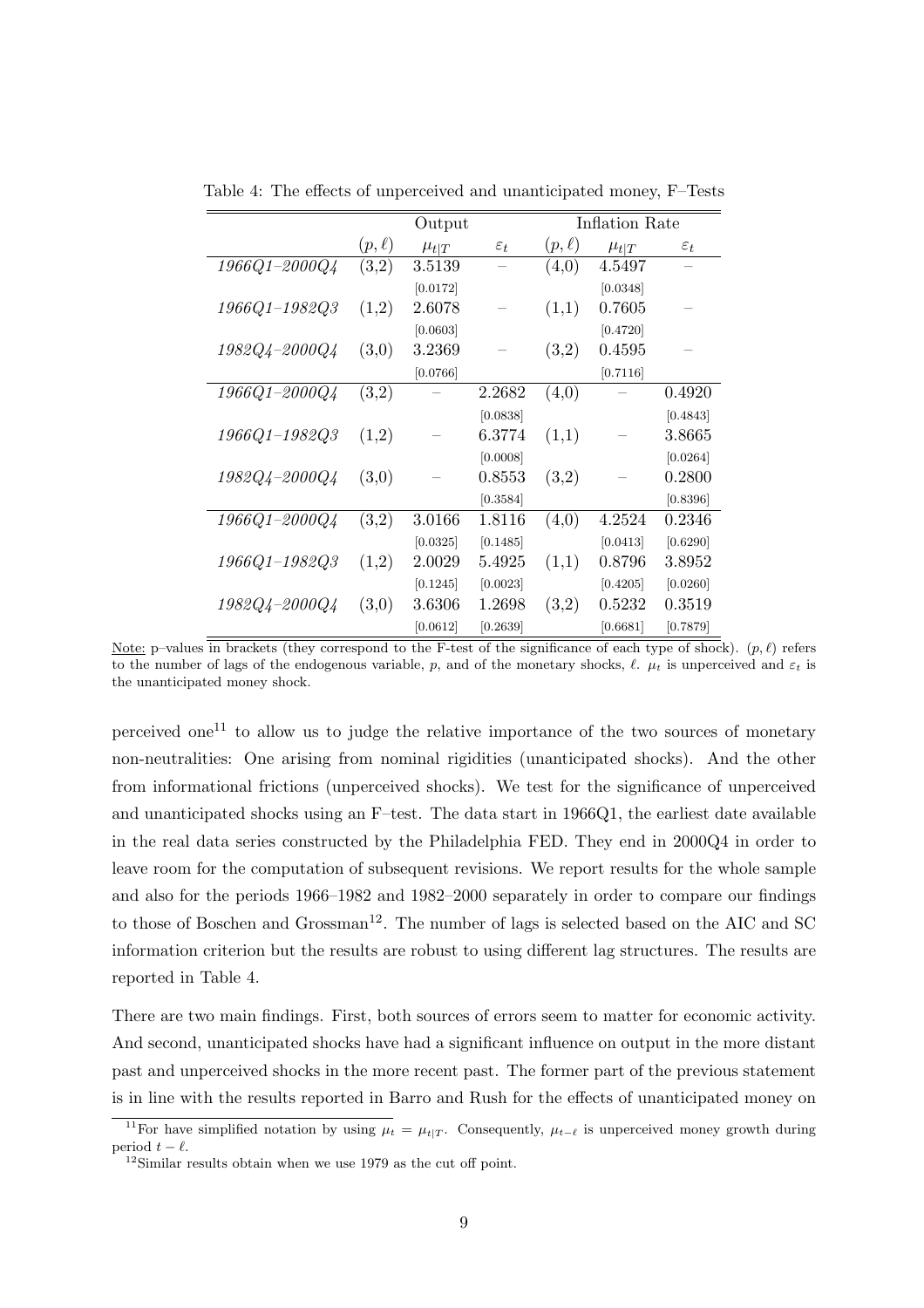|               | Output     |          |                 | Inflation Rate |             |                 |
|---------------|------------|----------|-----------------|----------------|-------------|-----------------|
|               | $(p,\ell)$ | $\mu_t$  | $\varepsilon_t$ | $(p,\ell)$     | $\mu_{t T}$ | $\varepsilon_t$ |
| 1966Q1-2000Q4 | (3,2)      | 4.9199   |                 | (4,4)          | 3.9125      |                 |
|               |            | [0.0029] |                 |                | [0.0025]    |                 |
| 1966Q1-1982Q3 | (3,2)      | 3.3753   |                 | (4,1)          | 1.6381      |                 |
|               |            | [0.0248] |                 |                | [0.2040]    |                 |
| 1966Q1-2000Q4 | (3,2)      | 4.2823   | 1.7224          | (4,4)          | 2.9800      | 2.2812          |
|               |            | [0.0065] | [0.1658]        |                | [0.0143]    | [0.0509]        |
| 1966Q1-1982Q3 | (3,2)      | 2.3399   | 4.7244          | (4,1)          | 1.5112      | 3.9263          |
|               |            | [0.0843] | [0.0055]        |                | [0.2304]    | [0.0259]        |

Table 5: The effects of filtered unperceived money, F–Tests

Note: p–values in brackets (they correspond to the F-test of the significance of each type of shock).  $(p, \ell)$  refers to the number of lags of the endogenous variable, p, and of the monetary shocks,  $\ell$ .  $\varepsilon_t$  is the unanticipated money shock.  $\mu_t$  is unperceived money shock constructed by filtering out the predictable components of the future revisions as of the time of the initial release.

economic activity. The latter part of the statement, namely that measurements errors did not have a statistically significant effect on real economic activity in the early period is in line with with the results reported by of Barro and Hercowitz, 1981, and Boschen and Grossman, 1982.

Can one account for this change in the effects of misperceived money over time? A possible explanation is the one offered by Mankiw et al., 1984, in their evaluation of the Barro-Hercowitz and Boschen-Grossman, results. Namely, the existence of predictability in the money stock revisions that is present in the pre 1982 period (see Table 3 and also Mankiw et al., 1984) introduces an anticipated component into the conventional measure of misperceived money. To the extent that such predictable components are not filtered out, the estimated effect of "misperceived" money on economic activity is biased towards zero.

In order to address this issue we proceed to purge the predictable component from the money revisions in the pre 1982 period and use the filtered series to represent unperceived money. Table 5 shows that "properly" constructed unperceived money does matter for economic activity also in the pre 1982 period.

The second method for evaluating the role of measurement error in monetary aggregates relies on VARs of the type that are commonly used in the literature to assess the effects of monetary policy. We have run two VARs. One considers unanticipated (based on final data) money shocks and uses a specification similar to that of CEE, 2005. In particular, we estimate a VAR for money growth, output growth, CPI inflation and the federal fund rate. Standard likelihood ratio tests and information criteria favor the use of a VAR(2) representation. Money appears first in the identification scheme but the results are robust to alternative orderings in the VAR. The other VAR considers unperceived money and uses the  $\mu$  series described above. In this case, as unperceived money growth ought to be unexplained by any of the other variables in the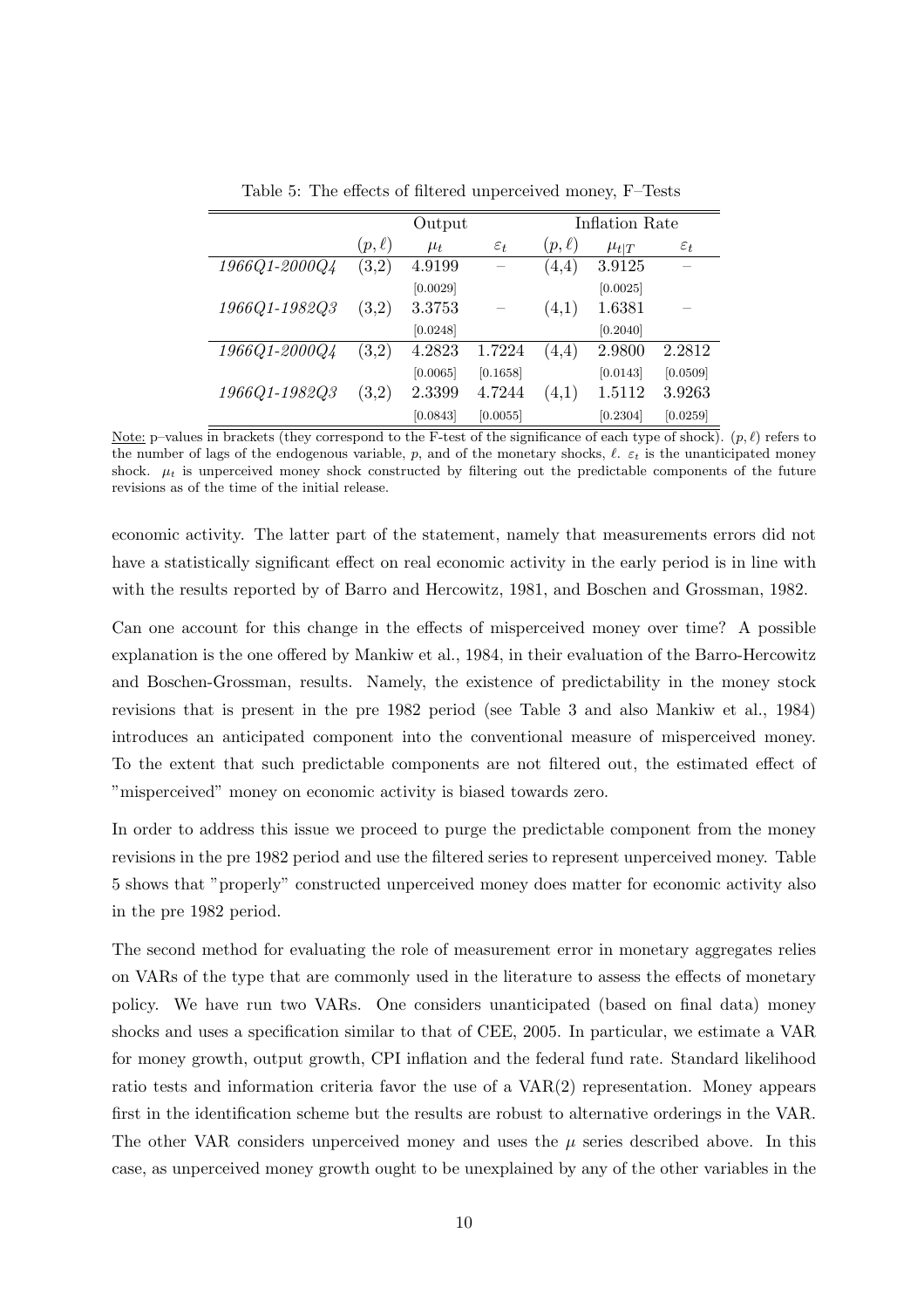VAR, we estimate a VARX for output growth, CPI inflation and the federal fund rate where  $\mu_t$ is introduced as an exogenous variable. Standard likelihood ratio tests and information criteria recommend the use of three lags in the VAR part and the current value and three lags of the unperceived money growth series.

As can be seen, from Figure 1 the reaction of output and inflation to a shock, whether unanticipated or misperceived is quite similar. Both output and inflation follow an in increasing path displaying a hump shaped pattern. The effects of misperceived are quantitatively larger.



# 2 The model

The previous chapter established empirically that both misperceived and unanticipated money seem to play a significant role in the monetary transmission mechanism. The objective of this section is to examine the role within the NK model. In particular, we argue that both features are critical for obtaining realistic inflation and output dynamics –as well as a liquidity effect– in the NK model. And that in their presence, the NK model has no need for other popular schemes such as myopia (Gali and Gertler, 1999) or backward indexation (Christiano et al., 2005) in order to perform well along this critical dimension.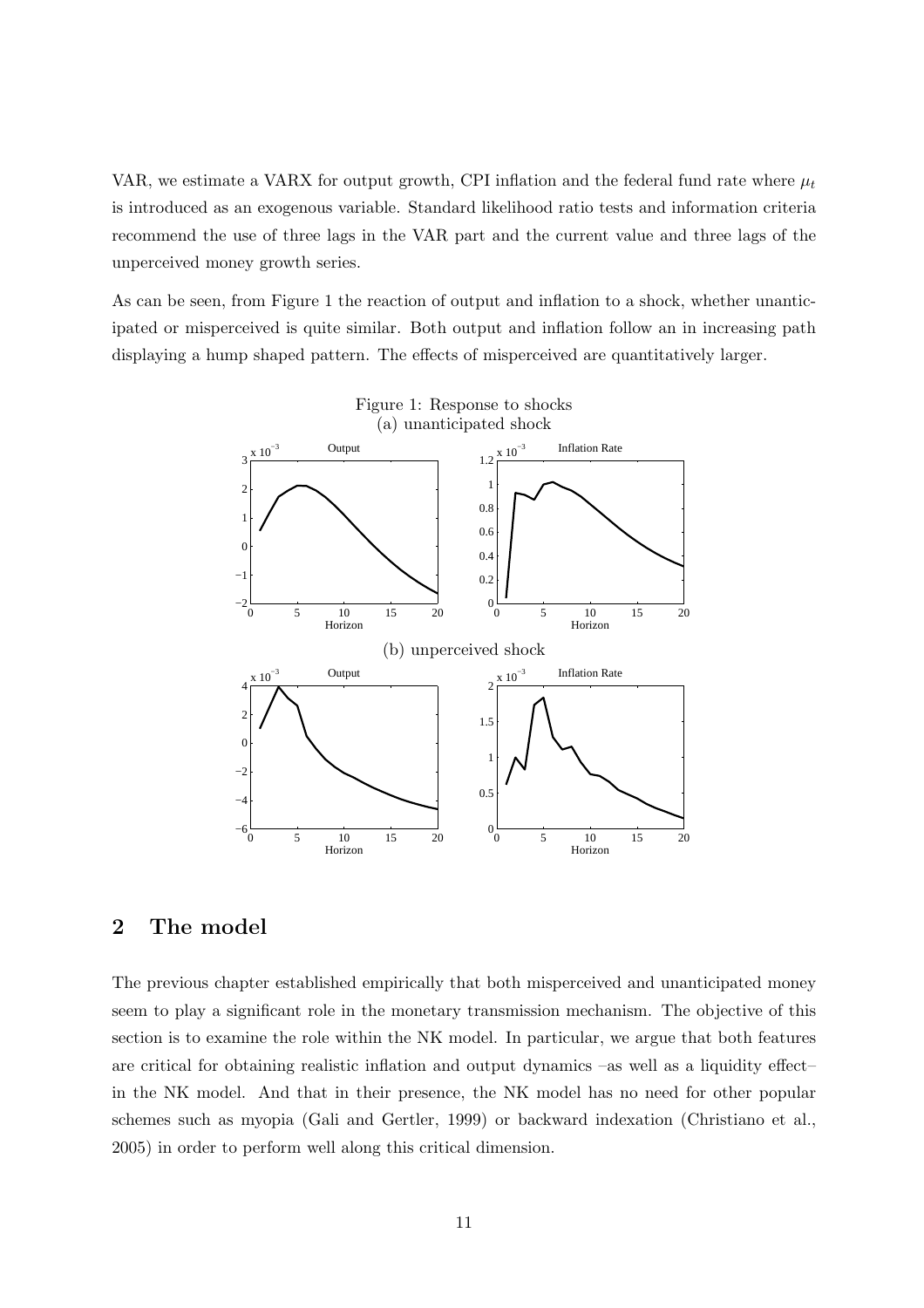The basic set up is the NK model with price rigidities, augmented to include various real rigidities. The production side of the economy consists of two sectors: one producing intermediate goods and the other a final good. The intermediate good is produced with capital and labor and the final good with intermediate goods. The final good is homogeneous and can be used for consumption (private and public) and investment purposes.

#### 2.1 Final sector

The final good,  $y$ , is produced by combining intermediate goods,  $y_i$ , by perfectly competitive firms. The production function is given by

$$
y_t = \left(\int_0^1 y_{it}^\theta \mathrm{d}i\right)^{\frac{1}{\theta}}\tag{2}
$$

where  $\theta \in (-\infty, 1)$ .

The final good may be used for consumption — private or public — and investment purposes.

#### 2.2 Intermediate goods producers

Each firm  $i, i \in (0, 1)$ , produces an intermediate good using of capital and labor according to a Cobb–Douglas production function

$$
y_{it} = a_t (u_{it} k_{it})^{\alpha} n_{it}^{1-\alpha} \text{ with } \alpha \in (0,1)
$$
 (3)

where  $k_{it}$  and  $n_{it}$  are physical capital and labor used by firm i.  $a_t$  is an exogenous, stationary, stochastic, technology shock.  $u_{it}$  is the rate of capital utilization.

Intermediate goods producers are monopolistically competitive, and therefore set prices for the good they produce. Following Calvo, we assume that in each and every period, a firm either gets the chance to adjust its price (with probability  $\gamma$ ) or it does not. If it does not get the chance, then it sets its price according to

$$
P_{it} = \xi_t P_{it-1} \tag{4}
$$

We consider two scenarios regarding  $\xi_t$ . In the first one, which will be used in the version of the model with the signal extraction formulation, the price is assumed to remain fixed until the firm gets a call that allows it to reset its price optimally. In this case, we have  $\xi_t = 1$ . In our view, this is the more realistic scenario as the evidence on price setting suggests that firms set their prices infrequently and discretely. The second scenario has these firms index their prices to the lagged, economy wide rate of inflation (as in CEE). Hence  $\xi_t = \pi_{t-1}$ . As shown by Collard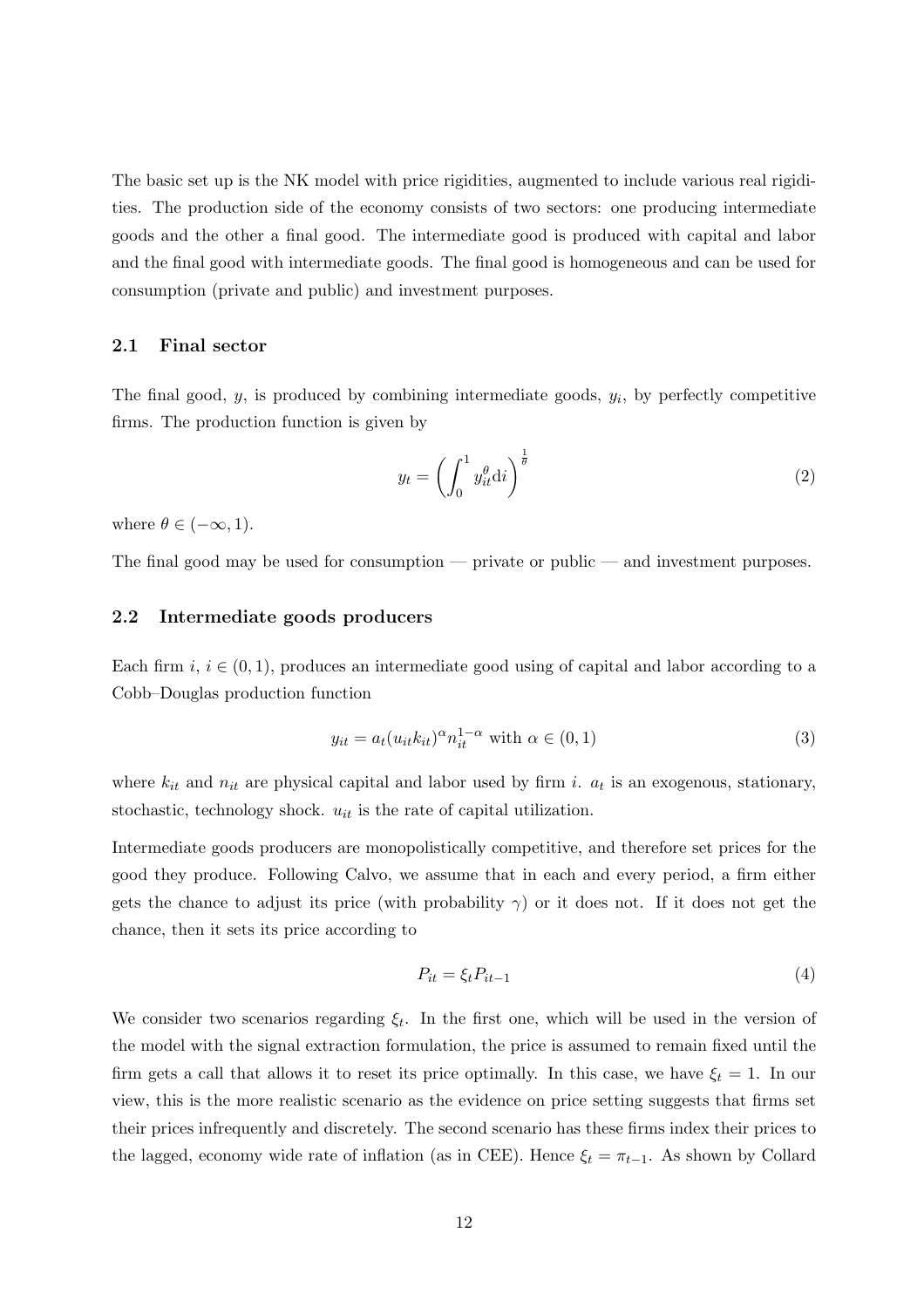and Dellas, 2005, this assumption plays a critical role in allowing the NK model to produce satisfactory inflation dynamics.

For a firm i that sets its price optimally in period t, its price,  $P_t^*$ , is given by

$$
P_t^{\star} = \frac{1}{\theta} \frac{\mathbb{E}_t \sum_{\tau=0}^{\infty} (1-\gamma)^{\tau} \Phi_{t+\tau} P_{t+\tau}^{\frac{2-\theta}{1-\theta}} \Xi_{t,\tau}^{\frac{1}{\theta-1}} \psi_{t+\tau} y_{t+\tau}}{\mathbb{E}_t \sum_{\tau=0}^{\infty} (1-\gamma)^{\tau} \Phi_{t+\tau} \Xi_{t,\tau}^{\frac{\theta}{\theta-1}} P_{t+\tau}^{\frac{1}{\theta-1}} y_{t+\tau}}
$$
(5)

where  $\psi$  is real marginal cost, P is the aggregate price index,  $\Phi_{t+\tau}$  is an appropriate discount factor derived from the household's optimality conditions and

$$
\Xi_{t+\tau} = \begin{cases} \prod_{\ell=0}^{\tau-1} \xi_{t+\ell} & \text{for } \tau \geq 1\\ 1 & \tau = 0 \end{cases}
$$

Since the price setting scheme is independent of any firm specific characteristic, all firms that reset their prices will choose the same price.

#### 2.3 The Household

The preferences of the representative household are given by

$$
\mathbb{E}_t \sum_{\tau=0}^{\infty} \beta^{\tau} \left[ \log(c_{t+\tau} - \vartheta c_{t+\tau-1}) + \frac{\nu^m}{1 - \sigma_m} \left( \frac{M_{t+\tau}}{P_{t+\tau}} \right)^{1 - \sigma_m} - \frac{\nu^h}{1 + \sigma_h} h_{t+\tau}^{1 + \sigma_h} \right] \tag{6}
$$

where  $0 < \beta < 1$  is a constant discount factor,  $c_t$  denotes consumption in period t,  $M_t/P_t$  is real balances and  $h_t$  is the quantity of labor she supplies. Preferences are characterized by habit persistence governed by the parameter  $\vartheta$ .

In each period, the representative household faces the budget constraint

$$
E_t Q_t B_t + M_t + P_t (c_t + i_t + a(u_t) k_t) = B_{t-1} + M_{t-1} + P_t z_t u_t k_t + P_t w_t h_t + \Omega_t + \Pi_t \tag{7}
$$

where  $B_t$  is a state contingent claim with corresponding price  $Q_t$ .  $M_t$  is end of period t money holdings.  $P_t$ , the nominal price of goods.  $c_t$  and  $i_t$  are consumption and investment expenditure respectively;  $k_t$  is the amount of physical capital owned by the household and leased to the firms at the real rental rate  $z_t$ . Only a fraction  $u_t$  of the capital stock is utilized in any period, which involves an increasing and convex cost  $a(u_t)$ .  $w_t$  is the real wage.  $\Omega_t$  is a nominal lump-sum transfer received from the monetary authority and  $\Pi_t$  denotes the profits distributed to the household by the firms.

Capital accumulates according to the law of motion

$$
k_{t+1} = \Phi(i_t, i_{t-1}, k_t) + (1 - \delta)k_t
$$
\n(8)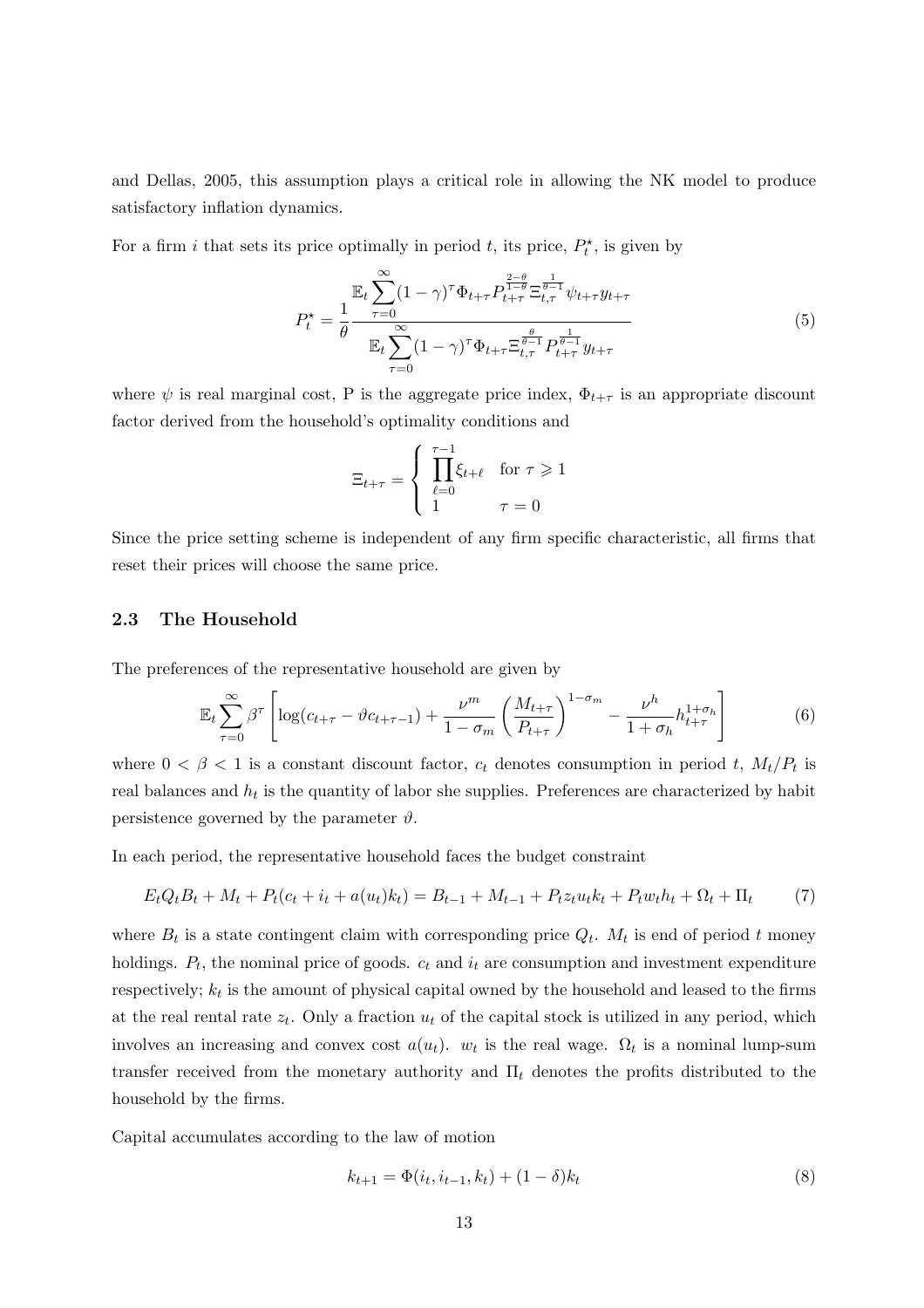where  $\delta \in [0, 1]$  denotes the rate of depreciation.  $\Phi(\cdot)$  is a general specification that allows the modeling of either capital or investment adjustment costs (its properties will be discussed later).

### 2.4 The monetary authorities

We assume that monetary policy involves an exogenous money supply rule, in particular the growth rate of the money supply is assumed to follow an exogenous stochastic process. We have also repeated the analysis under a standard interest rate policy rule without any change in the results (see discussion in the results section).

## 2.5 The government

The government purchases the domestic final good using lump sum taxes. The stationary component of government expenditure,  $G_t$  is assumed to follow an exogenous stochastic process whose properties will be defined later.

# 3 Parametrization

For comparison purposes, the parametrization of the model relies heavily on CEE, 2005. The model is parameterized on US quarterly data for the post WWII period. When necessary, the data are taken from the Federal Reserve Database.<sup>13</sup> The parameters are reported in Table 6.

| Discount factor                           |            | 0.988  |
|-------------------------------------------|------------|--------|
| Habit persistence                         | 1I         | 0.650  |
| Inverse labor supply elasticity           | $\sigma_h$ | 1.000  |
| Money demand elasticity                   | $\sigma_m$ | 10.500 |
| Capital elasticity of intermediate output | $\alpha$   | 0.281  |
| Parameter of markup                       | θ          | 0.850  |
| Depreciation rate                         | δ          | 0.025  |
| Adjustment costs parameter                | $\varphi$  | 0.330  |
| Probability of price resetting            | $\gamma$   | 0.250  |
| Steady state money supply growth (gross)  | $\mu$      | 1.000  |
| Share of government spending              |            | 0.200  |

Table 6: Calibration: Benchmark case

<sup>13</sup>URL:http://research.stlouisfed.org/fred/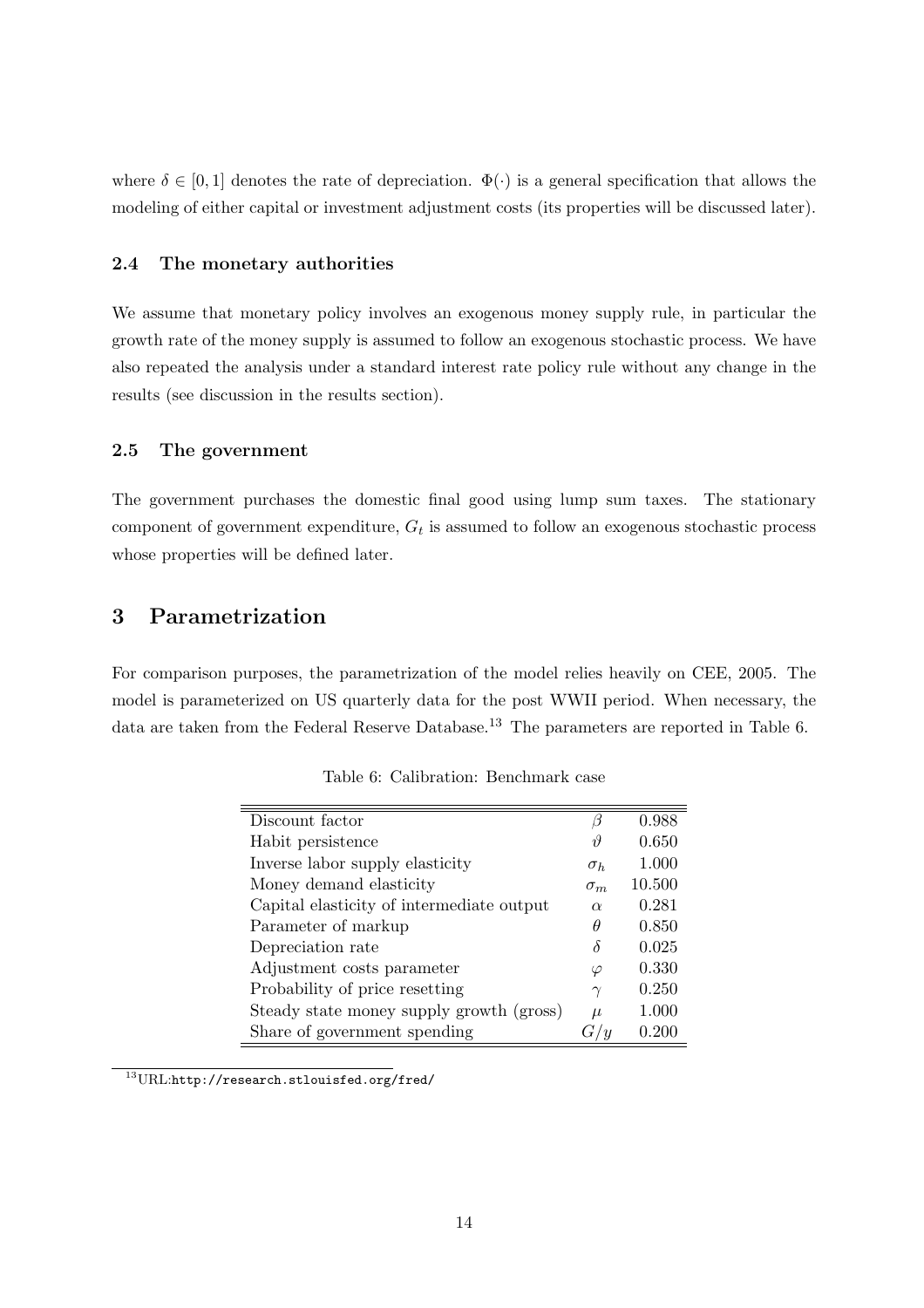The capital accumulation function  $\Phi(i_t, i_{t-1}, k_t)$  is assumed to take the following form

$$
\Phi(i_t, i_{t-1}, k_t) = \left(1 - \omega S\left(\frac{i_t}{i_{t-1}}\right) - (1 - \omega)\frac{\varphi}{2}\left(\frac{i_t}{k_t} - \delta\right)^2 \frac{k_t}{i_t}\right)i_t
$$

The function  $S(\cdot)$  satisfies  $S(1) = S'(1) = 0$  and  $S''(1) = \varphi > 0$ .  $\Phi(i_t, i_{t-1}, k_t)$  nests two investment adjustment costs ( $\omega = 1$ ) and capital adjustment costs ( $\omega = 0$ ). We mainly focus on the investment adjustment costs case and therefore set  $\omega = 1$ . The investment adjustment cost parameter  $\varphi$  is then chosen so that the model can match the first order autocorrelation of output (0.84). This implies  $\varphi = 0.33$ . Note, however, that the same results obtain when we borrow the value of  $\varphi$  used in CEE ( $\varphi = 2.5$ ), instead of calibrating it. The capital utilization function  $a(u_t)$  satisfies  $a(1) = 0$ ,  $a''(1)/a'(1) = 1/\sigma_a$ . We set  $\sigma_a = 100$ .

The three shocks, the technology shock,  $a_t = \log(A_t/A)$ , the fiscal shock,  $G_t$ , and the money supply shock are assumed to follow independent, AR(1) processes with persistence parameters  $\rho_a$ ,  $\rho_G$ ,  $\rho_\mu$  respectively and standard deviation of innovations  $\sigma_a$ ,  $\sigma_G$ ,  $\sigma_\mu$  respectively. These values are given in table 7. The process for government expenditures was estimated on historical data.  $\sigma_a$  was selected so that the model matches the volatility of output (1.49) and  $\sigma_\mu$  in order to match the volatility of inflation (0.16) in the model with backward looking price indexation.

Table 7: Shocks

|              | ν      |        |
|--------------|--------|--------|
| Technology   | 0.9500 | 0.0042 |
| Fiscal       | 0.9684 | 0.0104 |
| Money supply | 0.5000 | 0.0017 |

#### 3.1 Information

We now specify the structure of information in the case of a signal extraction problem. We assume that while the agents may observe individual specific variables (such as their own consumption, technology shock, capital stock and so on) they can only imperfectly estimate the true aggregate state of the economy. Moreover, we assume that the agents learn gradually about the true state using the Kalman filter, based on a set of signals on aggregate variables. Without loss of generality we can assume that some of the aggregate variables may be perfectly observed, some other may not be observed at all and yet some other may be observed with error. For mis–measured variable  $x$  we assume that

$$
x_t^\star = x_t^\mathrm{T} + \eta_t
$$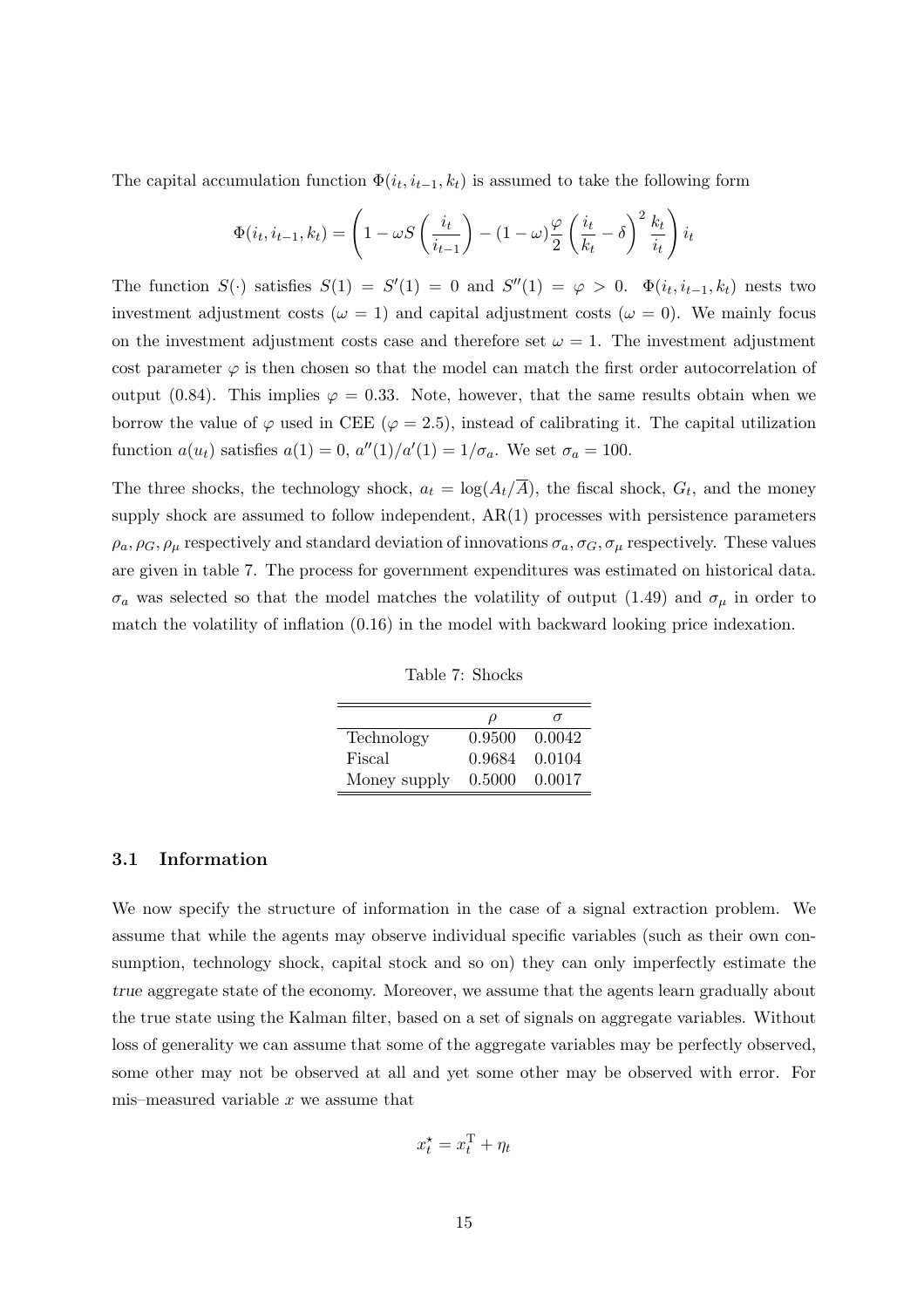where  $x_t^{\mathrm{T}}$  denotes the true value of the variable and  $\eta_t$  is a noisy process that satisfies  $E(\eta_t) = 0$ for all  $t; E(\eta_t \varepsilon_{a,t}) = E(\eta_t \varepsilon_{g,t}) = E(\eta_t \varepsilon_{\mu,t}) = 0;$  and

$$
E(\eta_t \eta_k) = \begin{cases} \sigma_{\eta}^2 & \text{if } t = k \\ 0 & \text{Otherwise} \end{cases}
$$

This specification is consistent with the results reported above regarding the errors-in-variables properties of the money stock announcements.

Knowledge of the aggregate state of the economy matters for the agents because individual price setting depends on expectations of future nominal marginal cost and marginal revenue, which in turn depend on future aggregate prices, wages and so on.

An important principle is that the informational constraints are sensible in terms of location, timing and amount of noise. Recall that the objective of our paper is to examine the effects of a monetary policy shock. We cannot allow the true value of this shock to be perfectly observable as this does away with the signal extraction problem. But we cannot assume either (without straining credibility) that the agents do not observe monetary aggregates at all (or that they do so with substantial time lags), a common feature of the early vintage of the flexible price, rational expectations models. Based on the findings of the previous section we assume that while information on monetary aggregates is readily available, observations of the current or recent monetary data (the preliminary figures) are ridden with measurement error. This error is corrected through subsequent data revisions.

We assume that the agents receive noisy signals on the variables<sup>14</sup>,  $\{R_t, \pi, \mu\}$ , and in particular on the vector  $\{R_t, \pi_t, \pi_{t-1}, \pi_{t-2}, \mu_t, \mu_{t-1}, \mu_{t-2}\}$ . The use of lags is motivated by the observation that the initial data announcements are subsequently , periodically revised. We calibrated the variance of the noise on  $\{R_t, \pi_t, \pi_{t-1}, \pi_{t-2}, \mu_t, \mu_{t-1}, \mu_{t-2}\}$  by matching the first eight periods in the IRF of inflation to a money shock in the CEE model. The model is thus, by construction, able to generate inertial behavior in inflation comparable to that generated in that model. Consequently, its plausibility cannot be accessed by whether the IRFs have the right shape. It can be assessed by checking whether the amount of required noise is realistic and its location plausible<sup>15</sup> and also whether the implications of the model for the other variables is satisfactory. The calibrated values for the volatility of noise appear in table 8.

As can be seen, the model under imperfect information and learning (signal extraction) requires negligible noise —compared to the volatility of the shocks— on nominal interest rate observa-

 $14$ Note the the choice of the noisy variables is not restrictive. We could add any other variables to the list without affecting materially the results as long as we satisfied the requirement that signal extraction remained a problem in the model.

 $15$ This is an important requirement that cannot be evaded by the use of lags or the choice of the noisy variables. There are not effectively any degrees of freedom in the model.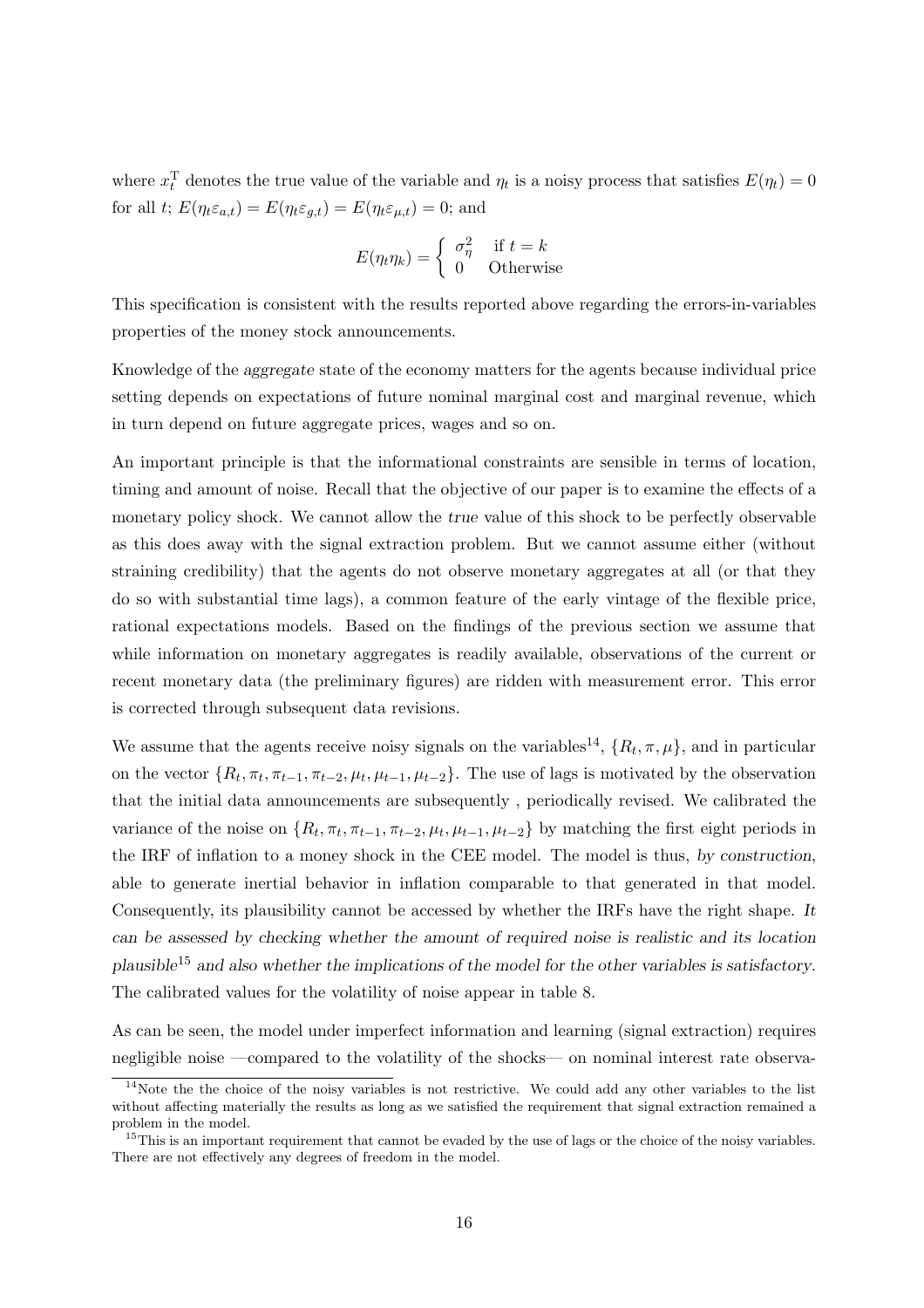Table 8: Volatility of noise

|                                                                                      |  | $\pi_{t-2}$ | $\mu_{t-1}$ | $\mu_{t-2}$ |
|--------------------------------------------------------------------------------------|--|-------------|-------------|-------------|
| $2.23045e-4$ $3.1301e-3$ $1.5707e-3$ $7.8817e-4$ $8.2173e-3$ $4.1161e-3$ $2.0618e-3$ |  |             |             |             |

tions<sup>16</sup>. The amount of noise on inflation and money supply is also quite small<sup>17</sup>. Note, that it is smaller than that typically used in models of learning in the literature (see, for instance, Woodford, 2002). And it is also within the range implied by our analysis of money revisions  $above^{18}$ .

Note that there is an obvious connection between misperceptions and measurement errors in our model to informational stickiness in the sticky information model. The main difference is that the degree of information stickiness in our specification is imposed by "technology" (the quality of the statistical output), rather than selected by the agents. And that the agents are allowed to learn in a more continuous manner. But both approaches essentially involve agents making decisions based on potentially misperceived states. Our findings above regarding the degree of noise then also suggest that the required degree of information stickiness is also quite small.

## 4 The results

The model is log–linearized around its deterministic steady state and then solved. The solution method for the case in which the agents solve a signal extraction problem is to be found in a technical appendix available from the authors' web pages.

Figure 2 presents the response of inflation, output, the nominal and the real interest rate to a 1% shock to the growth rate of the money supply under three model specifications:  $(i)$  The standard, forward looking, NK model (forward looking); *(ii)* the version with indexation (backward looking); and *(iii)* the forward looking version with signal extraction. In all three cases, the model includes three real rigidities, namely, habit persistence, variable capital utilization and investment adjustment costs.<sup>19</sup>.

<sup>&</sup>lt;sup>16</sup>Implementing monetary policy with an interest rate rule that includes a policy shock allows the model to operate well with zero noise on R; see below.

<sup>&</sup>lt;sup>17</sup>This specification represents a critical departure from Dellas, 2006. Dellas demonstrates that the NK model with a signal extraction problem may generate persistence in inflation and output. But the key question is not whether such a model can generate inflation inertia (this is already hinted in other related work, such as Svensson and Woodford, 2003) but whether it can do so under plausible informational assumptions. Dellas' example requires a large amount of noise on all nominal variables, including R.

<sup>&</sup>lt;sup>18</sup>It is also consistent with other estimates. For instance, the BEA reports "preliminary" and revised values for the GDP deflator. The standard deviation of the difference between announced and revised values for the GDP deflator from 1999-2003 was 0.48%.

<sup>&</sup>lt;sup>19</sup>Using capital in place of investment adjustment costs makes no difference for the behavior of the model with signal extraction.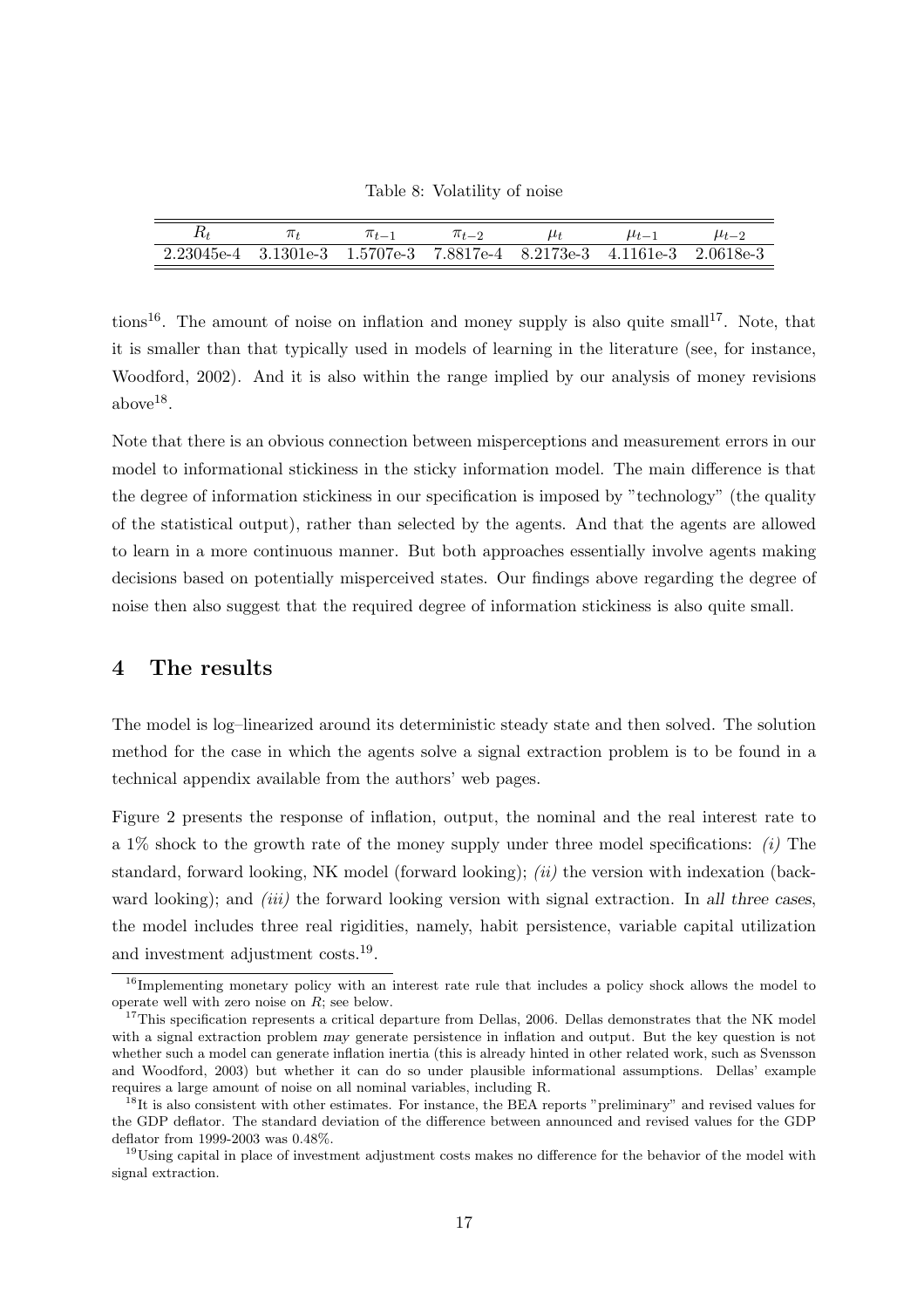| Var.              | Std  | Rel.<br>Std                   | $\rho(\cdot,y)$   | $\rho(1)$ | $\rho(2)$ |  |  |  |  |
|-------------------|------|-------------------------------|-------------------|-----------|-----------|--|--|--|--|
|                   | Data |                               |                   |           |           |  |  |  |  |
| $\mathbf y$       | 1.49 | 1.00                          | $\overline{1.00}$ | 0.88      | 0.70      |  |  |  |  |
| $\mathbf c$       | 0.80 | 0.54                          | 0.86              | 0.87      | 0.69      |  |  |  |  |
| $\mathbf{i}$      | 6.03 | 4.04                          | 0.92              | 0.83      | 0.61      |  |  |  |  |
| $\bold{h}$        | 1.88 | 1.26                          | 0.83              | 0.92      | 0.73      |  |  |  |  |
| $\pi$             | 0.16 | 0.11                          | 0.32              | 0.33      | 0.24      |  |  |  |  |
| $R_{nom}$         | 0.40 | 0.27                          | 0.21              | 0.81      | 0.57      |  |  |  |  |
| $R_{real}$        | 0.33 | 0.22                          | 0.10              | 0.73      | 0.50      |  |  |  |  |
| $\mathbf{b}$ )    |      | Forward looking               | (no indexation)   |           |           |  |  |  |  |
| $\boldsymbol{y}$  | 1.35 | 1.00                          | 1.00              | 0.87      | 0.64      |  |  |  |  |
| $\overline{c}$    | 0.21 | 0.16                          | 0.86              | 0.88      | 0.65      |  |  |  |  |
| $\dot{\imath}$    | 4.12 | 3.06                          | 0.94              | 0.90      | 0.70      |  |  |  |  |
| $\boldsymbol{h}$  | 0.83 | 0.61                          | 0.88              | 0.76      | 0.47      |  |  |  |  |
| $\pi$             | 0.16 | 0.12                          | 0.61              | 0.56      | 0.22      |  |  |  |  |
| $R_{nom}$         | 0.01 | 0.01                          | $-0.53$           | 0.80      | 0.45      |  |  |  |  |
| $R_{real}$        | 0.12 | 0.09                          | $-0.63$           | 0.56      | 0.21      |  |  |  |  |
|                   | (a)  | Backward looking (indexation) |                   |           |           |  |  |  |  |
| $\boldsymbol{y}$  | 1.49 | 1.00                          | 1.00              | 0.84      | 0.55      |  |  |  |  |
| $\boldsymbol{c}$  | 0.23 | 0.16                          | 0.90              | 0.86      | 0.60      |  |  |  |  |
| $\footnotesize i$ | 4.49 | 3.01                          | 0.95              | 0.88      | 0.63      |  |  |  |  |
| $\boldsymbol{h}$  | 0.87 | 0.58                          | 0.90              | 0.74      | 0.38      |  |  |  |  |
| $\pi$             | 0.16 | 0.11                          | 0.54              | 0.81      | 0.43      |  |  |  |  |
| $R_{nom}$         | 0.04 | 0.03                          | $-0.75$           | 0.74      | 0.29      |  |  |  |  |
| $R_{real}$        | 0.18 | 0.12                          | $-0.71$           | 0.70      | 0.28      |  |  |  |  |
|                   |      | Signal extraction<br>(b)      |                   |           |           |  |  |  |  |
| $\boldsymbol{y}$  | 1.51 | 1.00                          | 1.00              | 0.83      | 0.56      |  |  |  |  |
| $\overline{c}$    | 0.21 | 0.14                          | 0.91              | 0.87      | 0.62      |  |  |  |  |
| $\dot{\imath}$    | 4.19 | 2.77                          | 0.94              | 0.89      | 0.68      |  |  |  |  |
| $\boldsymbol{h}$  | 1.08 | 0.71                          | 0.91              | 0.74      | 0.42      |  |  |  |  |
| $\pi$             | 0.16 | 0.11                          | 0.74              | 0.62      | 0.27      |  |  |  |  |
| $R_{nom}$         | 0.02 | 0.02                          | $-0.23$           | 0.67      | 0.30      |  |  |  |  |
| $R_{real}$        | 0.15 | 0.10                          | $-0.57$           | 0.66      | 0.28      |  |  |  |  |

Table 9: HP moments

Note: All series are HP–filtered. Data cover the period 1960:1–2002:4, except for aggregate weekly hours that run from 1964:1 to 2002:4. Output is defined as  $C+I+G$ .  $C$  is nondurables and services,  $I$  includes investment and durables.  $\pi$  is the CPI based inflation rate,  $R_{nom}$  is the federal fund rate, and  $R_{real} = R_{nom} - \pi$ . Std. is standard deviation, Rel. Std is standard deviation of the variable relative to that of output,  $\rho(\cdot, y)$  is its correlation with output and  $\rho(1)$  and  $\rho(2)$  the first and second order autocorrelation.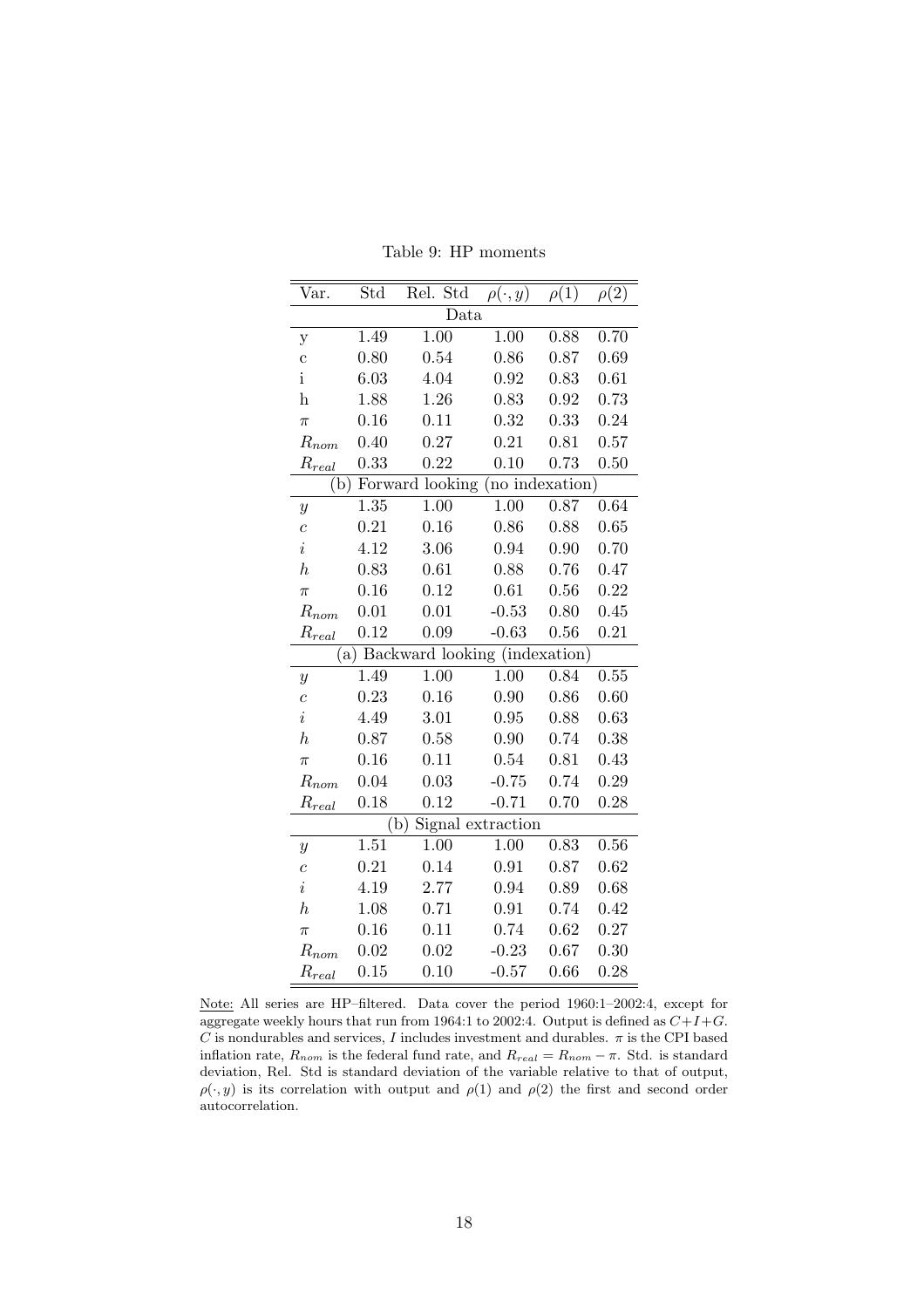

Figure 2: IRF to a money supply shock

Note: Three model specifications: a) B.L.: Backward looking, b) F.L.: Forward looking, c) S.E.: Signal extraction.

As can be seen, the three versions perform comparably with one important exception. Namely, the response of inflation. The version with forward looking agents cannot generate inflation inertia. This finding confirms the well known fact (see Collard and Dellas, 2005) that price staggering does not suffice to produce plausible dynamics. It also demonstrates that real rigidities alone cannot help the NK model deliver the hump either<sup>20</sup>. For instance, there is a widely held view that habit persistence is sufficient to generate inertial behavior. As Figure 2 shows (see also Collard and Dellas, 2005) this is not the case. On the other hand, it must be emphasized that real rigidities are important in order to generate sufficient inertia under either backward indexation or signal extraction. This is illustrated in in the technical Appendix (available at the authors' web pages) which shuts all real rigidities down.

Naturally, there is a trade off between the degree of measurement error and the strength of real rigidities required to produce inertial behavior. As Dellas, 2006, shows, very persistent, hump shaped responses of the key macroeconomic variables can obtain without the need for any real rigidities when the amount of noise on nominal aggregates is very high. But real rigidities and signal extraction also play distinct roles. Real rigidities alone (in the absence of signal extraction or backward indexation) cannot produce a hump in the dynamics of inflation, irrespective of

 $20$ Notice that the degree of inflation inertia could be increased further by increasing the amount of real rigidities, by introducing additional, commonly used inertial features such as wage stickiness, expenditure lags and so on. We have not done so because it would not do affect the main point of this paper.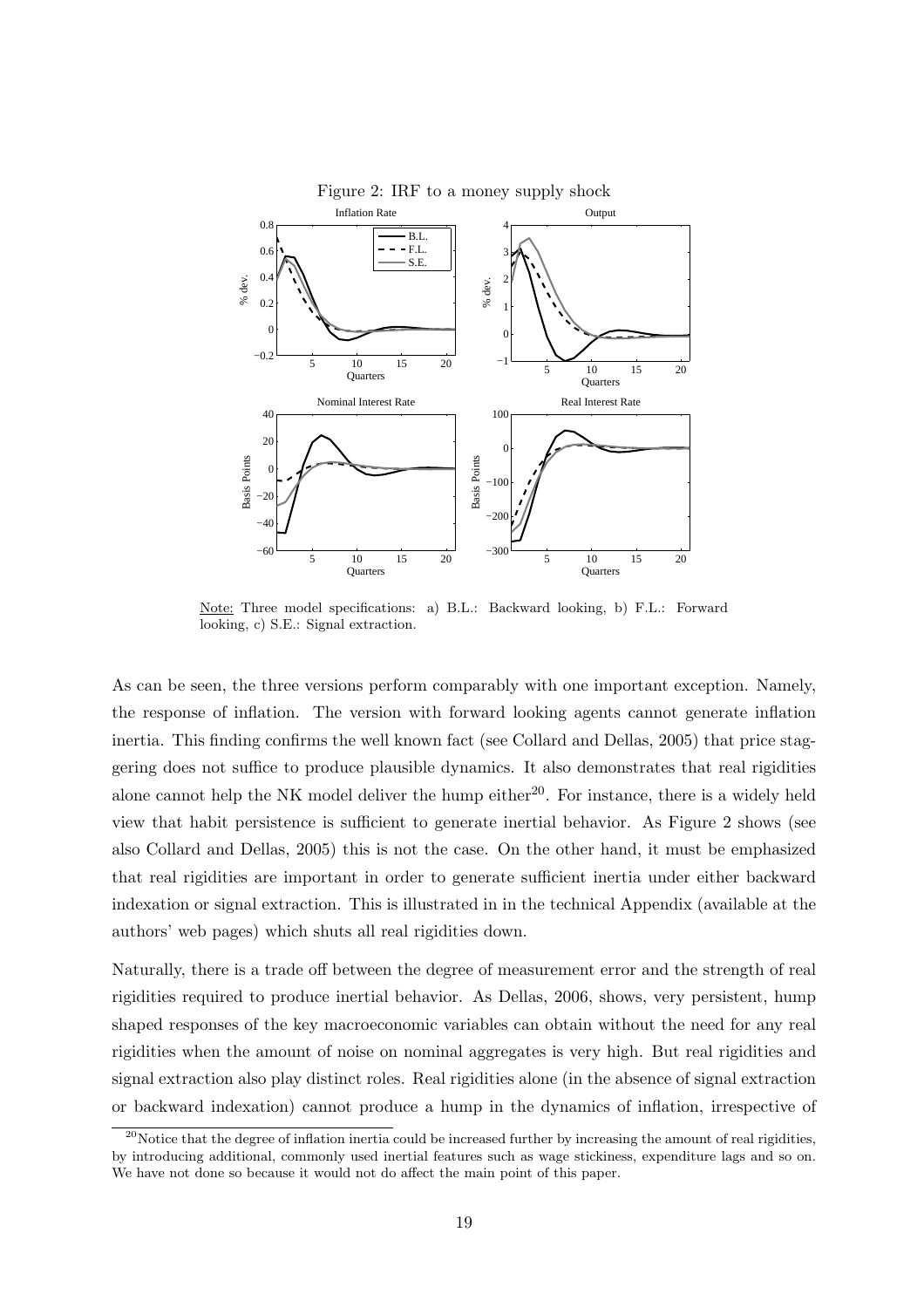their size, while signal extraction can.

What is the role played by price rigidity? We have also carried out the analysis under flexible prices. Unless one is willing to accept unreasonably high levels of informational frictions (very large noise on monetary aggregates), the model cannot produce plausible inflation dynamics.

Table 9 reports unconditional moments both in the data and under the three model specifications. The performance of the models is comparable. Their main weaknesses are to be found in the under-prediction of volatilities (in particular of consumption and the nominal interest rate) as well as their implication of counter–cyclicality in the interest rates. Note, that the model with signal extraction does somewhat better along the last dimension. Canzoneri et al., 2004, argue that there exists no model that can adequately capture interest rate behavior, so this weakness is not specific to these NK models.

How robust are our findings with regard to the specification of the monetary policy rule? We have repeated the analysis with a standard interest rate (Henderson-McKibbin-Taylor) rule modified to include a variable inflation target (so that there is a monetary policy shock present in the model).

$$
\log(R_t) = \rho_r \log(R_{t-1}) + (1 - \rho_r) \left[ \log(\overline{R}) + \kappa_\pi (\log(\pi_t) - \log(\pi_t^{\star})) + \kappa_y (\log(y_t) - \log(y^{\star})) \right]
$$

where the output target,  $y^*$ , is the steady state level of output.  $\pi_t^*$  is the inflation target and is assumed to follow a random walk.<sup>21</sup> The parameters of the interest rate rule are  $\rho_r=0.75$ ,  $\kappa_y=0.2$  and  $\kappa_{\pi}=1.8$ . The noise is calibrated as before but now we assume that there is no noise at all in the observations in the interest rate. <sup>22</sup>

Figure 3 shows the IRFs to an inflation target (policy) shock. They are virtually indistinguishable from those in Figure 2.

## 5 Conclusions

The introduction of the imperfect information, rational expectations paradigm was followed by intensive debate regarding the role of misperceived money (the key ingredient of the flexible price version) relative to that of unanticipated money (the key ingredient of the fixed price version). While this debate was settled at the time conclusively in favor of the unanticipated

 $22$ In particular the noise is now given by:

|  | $\pi_{t-1}$ | $\pi_{t-2}$ | $\mu_t$                                                                 | $\mu_{t-1}$ | $\mu_{t-2}$ |
|--|-------------|-------------|-------------------------------------------------------------------------|-------------|-------------|
|  |             |             | $1.9764e-3$ $9.8864e-4$ $4.9455e-4$ $2.4191e-3$ $1.5699e-3$ $1.0187e-3$ |             |             |

<sup>&</sup>lt;sup>21</sup>In practice, we use an AR(1) process with persistence parameter 0.9999. The standard deviation of the innovation is set such that, borrowing all other parameters from the previous version of the model, the model matches output volatility.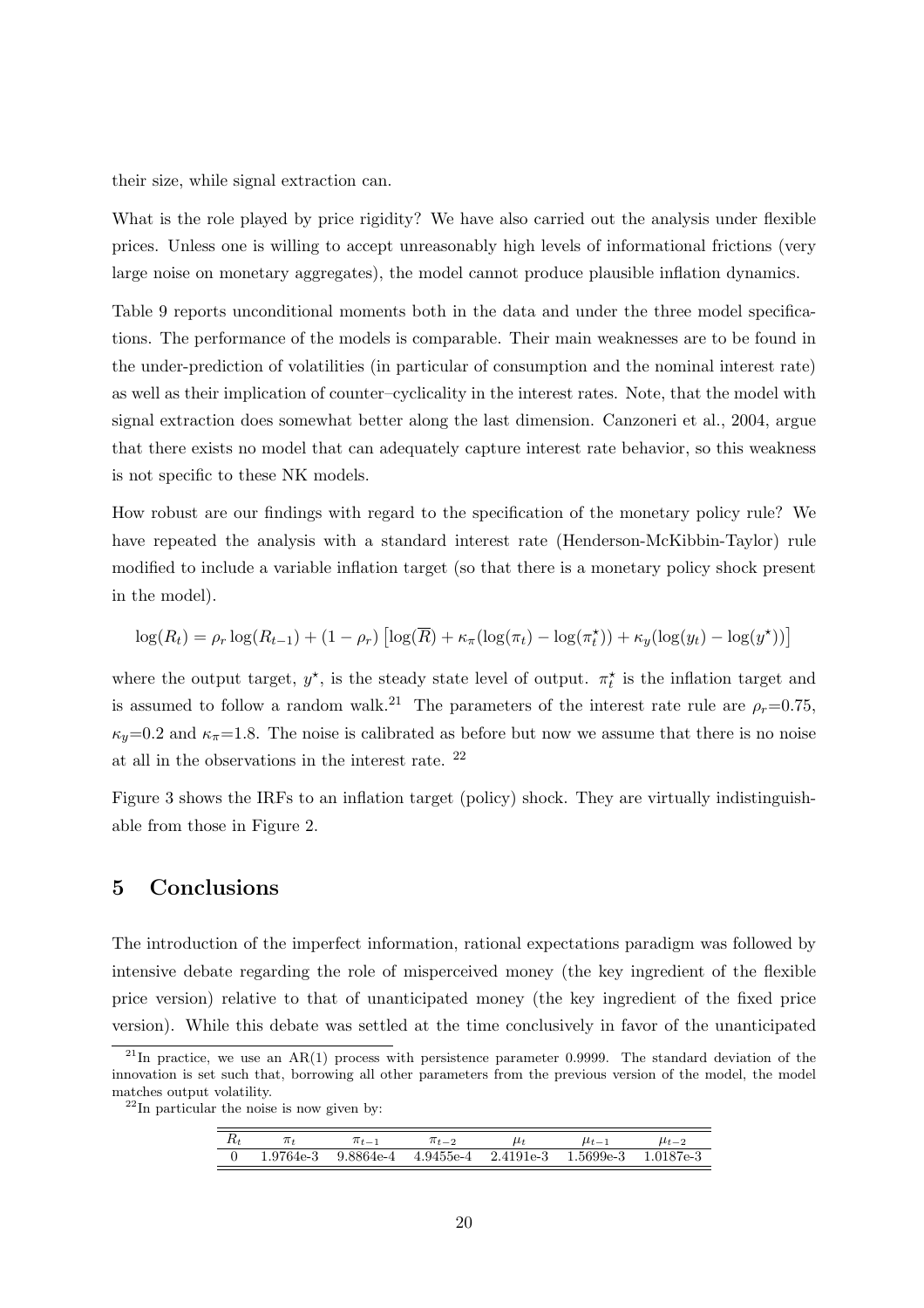

Figure 3: IRF to an inflation target shock

Note: Three model specifications: a) B.L.: Backward looking, b) F.L.: Forward looking, c) S.E.: Signal extraction.

money version, the old debate seems to have been resurrected in the context of the sticky price vs sticky information models. We have revisited this issue both empirically and theoretically. At the empirical front, we have established that the difference between initial and subsequent releases of the money stock does not always correspond to the theoretically correct measure of misperceived money. When it does, or when the anticipated components it may contain are purged, then it does matter for the business cycle. At the theoretical front, we have established that both unperceived and unanticipated money shocks are sina qua non for the ability of the forward looking new Keynesian model to generate plausible dynamics. And that the amount of misperceptions of monetary aggregates (information stickiness) is small and plausible.

The success of this combination provides welcome relief to the NK model, as its only other means so far of getting plausible dynamics involves reliance on empirically tenuous pricing schemes (such as backward indexation). Our findings reveal the value of a new synthesis between models that emphasize informational and models that emphasize nominal frictions. Both features seem quite essential for a monetary model to exhibit good performance.

## References

Aruoba, Boragan, 2004, Data Uncertainty in General Equilibrium, mimeo.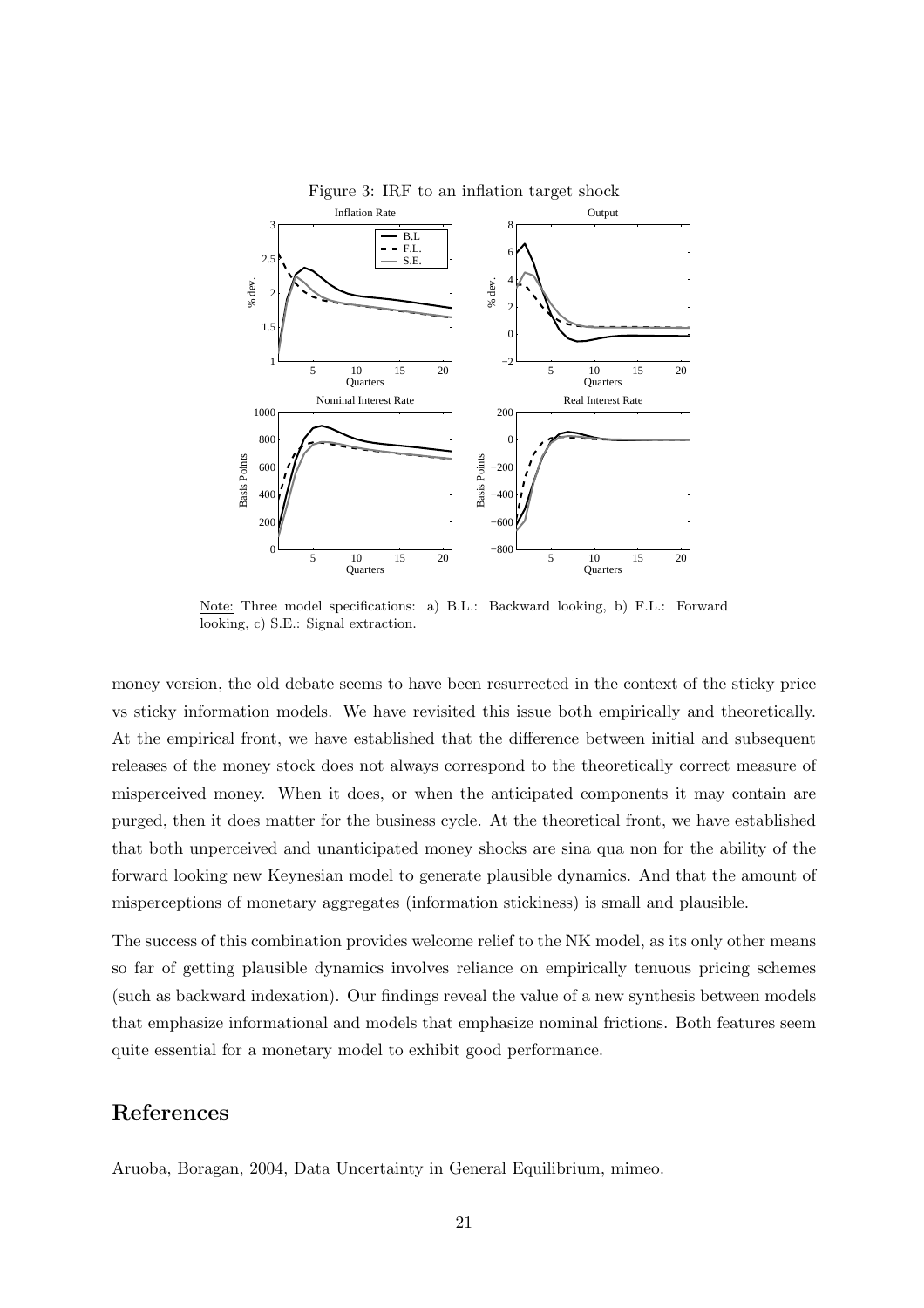Aruoba, Boragan, 2004, Data Revisions are not Well-Behaved, forthcoming, Journal of Money Credit and Banking.

Barro, Robert and Mark Rush, 1980, Unanticipated Money and Economic Activity, in: S. Fischer, ed., Rational Expectations and Economic Policy, (Chicago, IL).

Barro, Robert and Zvi Hercowitz, 1980, Money Stock Revisions and Unanticipated Money Growth, Journal of Monetary Economics, 6(2): 257–67.

Boschen, John and Herschel Grossman, 1983, Tests of Equilibrium Macroeconomics Using Contemporaneous Monetary Data, Journal of Monetary Economics, 10(3): 309–33.

Canzoneri Matthew, Robert Cumby and Behzad Diba, 2004, Euler Equations and Money Markets Interest Rates, mimeo, Georgetown University.

Christiano, Lawrence, Charles Evans and Martin Eichenbaum, 2005, Nominal Rigidities and the Dynamic Effects of a Shock to Monetary Policy, Journal of Political Economy, 113(1): 1–45.

Clarida, Richard, Jordi Gal´ı and Mark Gertler, 1999, The Science of Monetary Policy: A New Keynesian Perspective, Journal of Economic Literature , 37, 1661-1707.

Collard, Fabrice and Harris Dellas, 2005, Dissecting the New Keynesian Model, mimeo.

Dellas, Harris, 2006, Monetary Shocks and Inflation Dynamics in the New Keynesian Model, Journal of Money, Credit and Banking, 38(2): 543–551.

Fischer, Stanley, 1977, Long Term Contracts, Rational Expectations and the Optimal Money Supply Rule, Journal of Political Economy, 85, 191-206.

Faust, Jon, John Rogers and Jonathan Wright, 2005, News and Noise in G-7 GDP Announcements, Journal of Money, Credit and Banking, 37(3), 403-420.

Galí, Jordi and Mark Gertler, 1999, Inflation Dynamics: A Structural Econometric Analysis, Quarterly Journal of Economics, 44(2), 195-222.

Goodfriend, Marvin and Robert King, 1997, The New Neoclassical Synthesis and the Role of Monetary Policy, in B. Bernanke and J. Rotemberg, eds., NBER Macroeconomics Annual, Cambridge. MA: MIT Press, 1997.